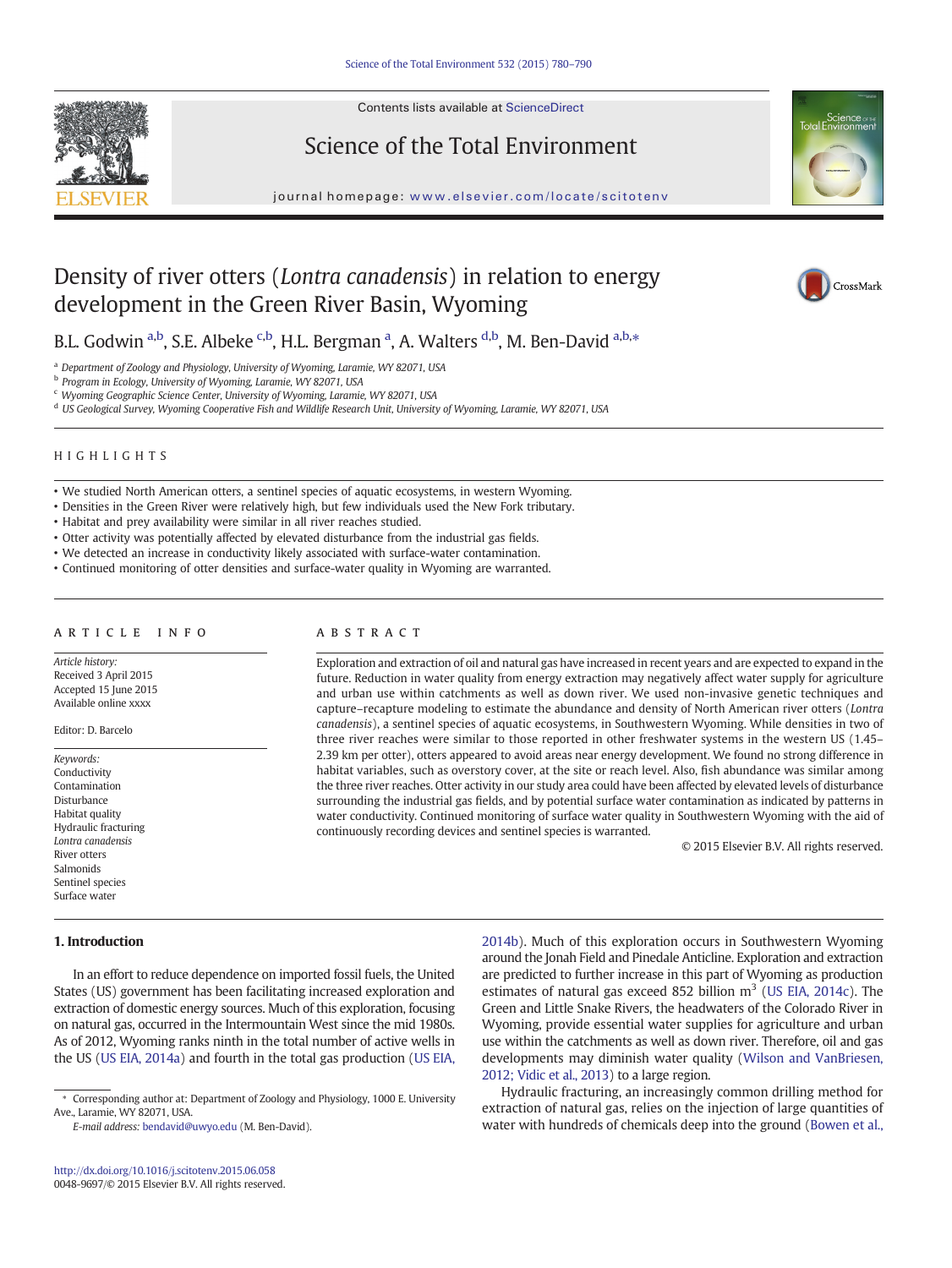<span id="page-1-0"></span>[2015\)](#page-9-0). Nearly 75% of these chemicals are known to negatively affect multiple organ-systems in humans [\(Colborn et al., 2011](#page-9-0)). The injected fluids and associated formation waters from the drilling, fracturing and well finishing-processes are recovered as "produced waters". Produced waters are generally re-injected, stored in containment ponds or released into ground and surface waters after treatment. An acute toxicity test of the treated produced-waters, often using aquatic invertebrates (e.g., Ceriodaphnia or Daphnia spp.) or fathead minnows (Pimephales promelas), is required by the US EPA approximately every three months to a year [\(US EPA, 1987\)](#page-10-0). Although strict state and federal regulations exist, evaluating water quality can be difficult because the identity of many compounds has not been disclosed. In addition, detecting these chemicals after they have been released into flowing water, when releases may be pulsed and at low concentrations, may be unattainable [\(Stuer-Lauridsen et al., 2000; Álvarez-Romero et al., 2013](#page-9-0)). Nonetheless, because oil and gas deposits are primarily associated with sediments of marine origin, produced waters usually contain salts in higher concentrations than found in freshwater streams. Thus, changes in conductivity, which reflects total dissolved solids and salinity, could indicate anthropogenic inputs of contaminants into surface waters [\(Bowen et al., 2015](#page-9-0)).

The Green River and its tributaries are one of the few watersheds in the western US where river otters (Lontra canadensis) persisted after European settlement [\(Melquist et al., 2003\)](#page-9-0). River otters, top predators in many freshwater systems, are particularly sensitive to environmental degradation [\(Larivière and Walton, 1998; Bowyer et al., 2003](#page-9-0)), anthropogenically-derived diseases ([Gaydos et al., 2007\)](#page-9-0) as well as human disturbance [\(Guertin et al., 2012](#page-9-0)). Numerous studies demonstrated the negative effects of exposure to hydrocarbons and polychlorinated biphenyls (PCBs) on river otters ([Ben-David et al.,](#page-9-0) [2000; Bowyer et al., 2003; Guertin et al., 2010\)](#page-9-0). Similarly, these mustelids exhibit high sensitivity to heavy metal pollution ([Harding](#page-9-0) [et al., 1998\)](#page-9-0), which led to their designation as a sentinel species of freshwater and marine ecosystems ([Bowyer et al., 2003\)](#page-9-0).

To gauge the potential effects of disturbance and contamination associated with oil and gas development on river otters in Southwestern Wyoming, we estimated their densities using non-invasive ([Pauli et al.,](#page-9-0) [2010\)](#page-9-0) genetic sampling [\(Hansen et al., 2008; Guertin et al., 2012;](#page-9-0) [Mowry et al., 2011; Brzeski et al., 2013](#page-9-0)) along several reaches of river. We mapped the distribution of river otter latrines in relation to habitat availability and disturbance and evaluated water quality by deploying electrical conductivity loggers at strategic points throughout the watershed. We hypothesized that otter density and the distribution of their latrines will be negatively related to levels of disturbance and alteration of surface water quality.

# 2. Materials and methods

# 2.1. Study area

The Green River is the largest tributary of the Colorado River (Fig. 1). Its various tributaries drain the Wind River Mountain Range to the east and the Wyoming Range to the west. The region experiences long, cold winters ( $-18.0$  to  $-2.7$  °C) and short, hot summers (4.7 to 25.2 °C). Precipitation largely occurs in the form of snow and averages 164 mm annually ([NOAA, 2004](#page-9-0)). The Green River and its tributaries exhibit hydrographs typical of western streams with large seasonal variances in discharge due to snowmelt. Streams in the region are bordered by a relatively narrow riparian zone of primarily willows (Salix spp.), alders (Alnus tenuifolia), and cottonwood trees (Populus spp.). The surrounding landscape is dominated by sagebrush (Artemisia tridentata) and herbaceous vegetation.

# 2.2. Sampling areas

To estimate river otter densities and distribution of latrines, we sampled three river reaches in 2010 including the New Fork River (NF) within the Pinedale Anticline natural gas field, the upper Green River (UGR) below the NF confluence and above the Fontenelle Reservoir, and the Green River within Seedskadee National Wildlife Refuge (SNWR) below the Fontenelle Dam (Fig. 1). In 2011 after exploring otter activity on all reaches and based on activity levels, we resurveyed the UGR and two reaches of the Green River through SNWR and did not re-survey the NF [\(Table 1](#page-2-0)).



Fig. 1. Location of river otter latrine sites and number of feces counted at each site (fecal deposition rate) along surveyed river reaches in the Green River Basin, Wyoming in 2010 and 2011. Shaded areas represent the extent of oil and gas development and collection facilities, while arrows mark the location of deployment of conductivity loggers in 2012. Most active energy development is constrained to the northern areas surrounding the New Fork River.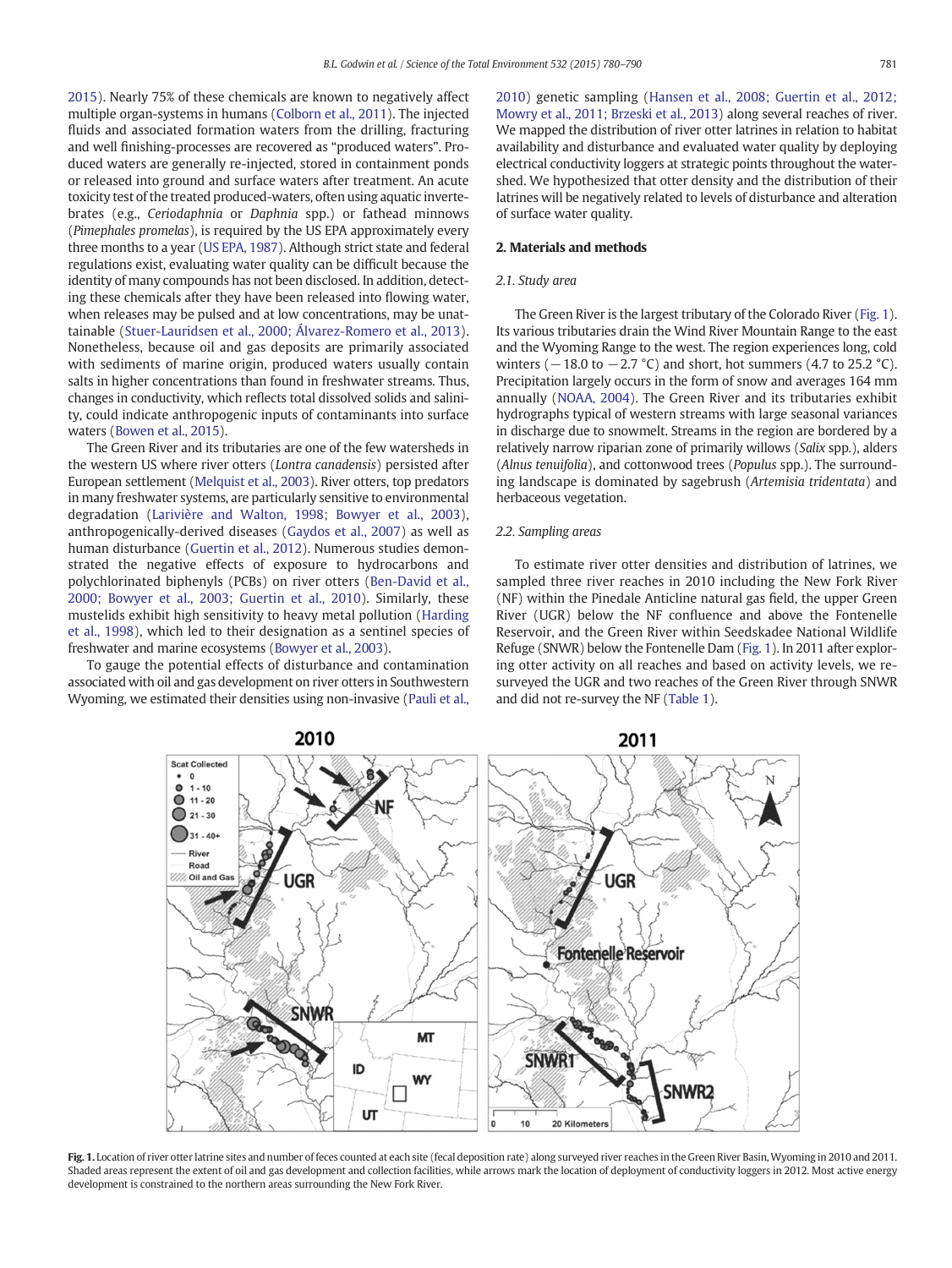# <span id="page-2-0"></span>Table 1

Total length (km), number of river otter latrines, latrine density (latrines per km), number of scat and hair samples collected, and fecal deposition rate (number of feces per site), and dates of primary occasions for four river reaches surveyed in 2010 and 2011 within the Green River Basin, Wyoming.

| Year  | River<br>reach    | Total length<br>(km) | Number of<br><b>latrines</b> | Latrine density<br>(latrines/km) | Number of<br>scats | Fecal deposition rate<br>(scats/latrine) | Number of hair<br>samples | Dates of primary occasions               |
|-------|-------------------|----------------------|------------------------------|----------------------------------|--------------------|------------------------------------------|---------------------------|------------------------------------------|
| 2010  | <b>NF</b>         | 32.2                 |                              | 0.19                             |                    | 2.2                                      |                           | Jun 9-16, Jul 6-13, Aug 3-12             |
|       | UGR               | 35.4                 |                              | 0.48                             | 60                 | 3.5                                      |                           | May 31-Jun 8, Jun 27-Jul 4, Jul 25-Aug 2 |
|       | SNWR1             | 38.6                 | 24                           | 0.62                             | 241                | 10.0                                     | 16                        | May 16-24, Jun 18-25, Jul 15-23          |
| 2011  | UGR               | 35.4                 | 12                           | 0.34                             |                    | 1.4                                      | 0                         | Jun 12-19, Jul 20-27, Aug 6-13           |
|       | SNWR1             | 38.6                 | 23                           | 0.60                             | 133                | 5.8                                      | 15                        | May 22-29, Jun 21-28, Jul 12-19          |
|       | SNWR <sub>2</sub> | 38.9                 | 21                           | 0.54                             | 128                | 6.1                                      |                           | Jun 1-9, Jun 30-Jul 7, Jul 28-Aug 4      |
| Total |                   | $\qquad \qquad -$    | $\overline{\phantom{0}}$     |                                  | 580                | $\qquad \qquad -$                        | 42                        |                                          |

# 2.3. Sample collection

In both 2010 and 2011, we surveyed three river reaches for otter latrine sites using rafts. Our sampling schedule followed the requirements of the robust-design capture–recapture model [\(Pollock, 1982](#page-9-0)). Each surveyed river reach was visited three times every summer (primary occasions; [Amstrup et al., 2005](#page-9-0)). Within each primary occasion, latrine sites along each river reach were identified, marked with the aid of GPS technology, and then sampled on four consecutive secondary occasions, each lasting two days. Thus, each site was visited 12 times during a given year.

At each site, we only collected fresh otter feces (<24 h old). All fresh otter feces were preserved in sterile 50 ml vials with 100% ethanol and stored on ice during the float; samples were refrigerated for long-term storage. In addition, we placed 1–3 hair snares (modified commercial body-snares; [DePue and Ben-David, 2007](#page-9-0)) at latrine sites with high activity (i.e., more than 5 relatively fresh feces per site). Hairs plucked from individual otters were collected in sterile 2 ml tubes filled with dry silica, and the snare was burned with a butane lighter to prevent cross contamination in subsequent collections.

# 2.4. DNA extraction and microsatellite genotyping

All fecal samples were sieved through fine-mesh stainless steel, autoclavable sieves to remove all hard parts of prey material such as fish scales, bones, and crayfish shell [\(Hansen et al., 2008](#page-9-0)). We extracted genomic DNA from feces using QIAamp DNA Stool Mini Kits (Qiagen, Valencia, CA, USA). Hair samples were extracted with tissue kits (Qiagen, Valencia, CA, USA). We amplified nine microsatellite loci using polymerase chain reaction (PCR). We used five markers (Rio-01, Rio-05, Rio-17, Rio-19, and Rio-20) developed for the river otter ([Beheler et al., 2004, 2005\)](#page-9-0) and four markers (Lut-701, Lut-733, Lut-801, Lut-829) for the Eurasian otter (Lutra lutra, Linnaeus 1758; [Dallas and Piertney, 1998](#page-9-0)). PCR cocktails were mixed using sample product, Qiagen Multiplex PCR Master Mix (Qiagen, Valencia, CA, USA), BSA, dNTPs, primer mix, and ddH20 for a final 10 μl reaction volume per well ([Appendix A](#page-7-0), [Table A1\)](#page-7-0). Positive (blood samples from river otters with known genotypes) and negative controls (PCR Blanks) were included with each PCR run to insure reliability and monitor for contamination ([Hansen et al., 2008\)](#page-9-0). DNA amplification was conducted in PTC-0200 DNA Engine Peltier Thermal Cyclers (MJ Research, Inc., Waltham, MA) with variable programs depending on the locus [\(Appendix A,](#page-7-0) [Table A2\)](#page-8-0). Amplified PCR products were resolved on a 3730 DNA Sequencer (ABI, Foster City, CA, USA) with formamide-LIZ ladder as an internal size standard in each lane at the Nevada Genomic Center, Reno, Nevada. Products were scored manually using the software Peak Scanner v1.0 (ABI, Foster City, CA, USA). In addition, we amplified the LutSRY locus for sex identification ([Dallas et al., 2000\)](#page-9-0).

All samples collected in 2010 were screened with the two most reliable markers (Rio-17 and Lut-733), and discarded if they failed to amplify after three runs of each [\(Paetkau, 2003\)](#page-9-0). Genotypes were initially evaluated after two amplifications ([Frantz et al., 2003\)](#page-9-0) and amplified 3–4 additional times before their consensus genotype was determined. All samples with complete agreement in all loci were considered recaptures. We archived the DNA extracts from all samples collected in 2011 because of high genotyping costs.

#### 2.5. Population analyses

We quantified genotyping error (allelic dropout [ADO] and false alleles [FA]) following procedures described in [Prugh et al. \(2005\)](#page-9-0) and [Guertin et al. \(2010\).](#page-9-0) We used the software Micro-Checker 2.23 ([van](#page-10-0) [Oosterhout et al., 2004\)](#page-10-0) to screen for genotyping error and null alleles. Probability of misidentifying individuals  $(P_{ID})$  based on the multilocus genotype was calculated using program Gimlet 1.3.2 [\(Valière,](#page-10-0) [2002](#page-10-0)). We estimated both unbiased and sibling  $P_{ID}$  [\(Waits and](#page-10-0) [Paetkau, 2005](#page-10-0)). We tested for departures from Hardy–Weinberg equilibrium (HWE) using the program Arlequin 3.5 (Excoffi[er and](#page-9-0) [Lischer, 2010\)](#page-9-0). Population differentiation was assessed using program Structure 2.2 ([Pritchard et al., 2000](#page-9-0)), with an admixture model with correlated allele frequencies. We estimated the number of putative subpopulations (K) by performing 10 independent runs of  $K = 1$  to 3 with a burn-in period of 50,000 followed by 50,000 Markov Chain Monte Carlo (MCMC) repetitions. We also used Jost D ([Jost, 2008\)](#page-9-0) to evaluate whether river otters identified on the three river reaches in 2010 were genetically distinct.

After identifying recaptures, we constructed a capture history for each otter and estimated abundance  $(N)$  using robust-design capture– mark–recapture (CMR) models in program Mark (Version 7.2; [White](#page-10-0) [and Burnham, 1999\)](#page-10-0). We constructed a suite of a-priori models by varying survival, capture and recapture probabilities and assessed the fit to the data with Akaike Information Criteria (AIC) for small sample sizes. CMR models require that individuals are captured only once per occasion [\(Amstrup et al., 2005](#page-9-0)). Therefore, in cases where individuals were identified multiple times at different latrine sites, but during the same occasion (i.e., spatial recaptures), we considered them a single capture/recapture event. We constructed models based on the clustering assignment by program Structure ([Guertin et al., 2012\)](#page-9-0), as well as separately for each river reach.

To avoid discarding information derived from spatial recaptures we also used Capwire [\(Miller et al., 2005\)](#page-9-0) to estimate population size. Capwire uses two capture models: the even capture probability model (ECM) assumes that every individual is equally likely to be captured in each trapping session, and the innate rate model (TIRM) assesses the occurrence of heterogeneity among individuals in capture probabilities. We used both model types in our analyses. River otter density was calculated by dividing the population estimates by river length. For a maximum density estimate we used only the sum of length of river reaches surveyed. For minimum density we calculated the total river length including reaches between those surveyed [\(Fig. 1\)](#page-1-0).

# 2.6. Habitat analysis

At each latrine site we recorded the occurrence of dens, beaver sign, and ranked the anthropogenic disturbance from "low" to "high" based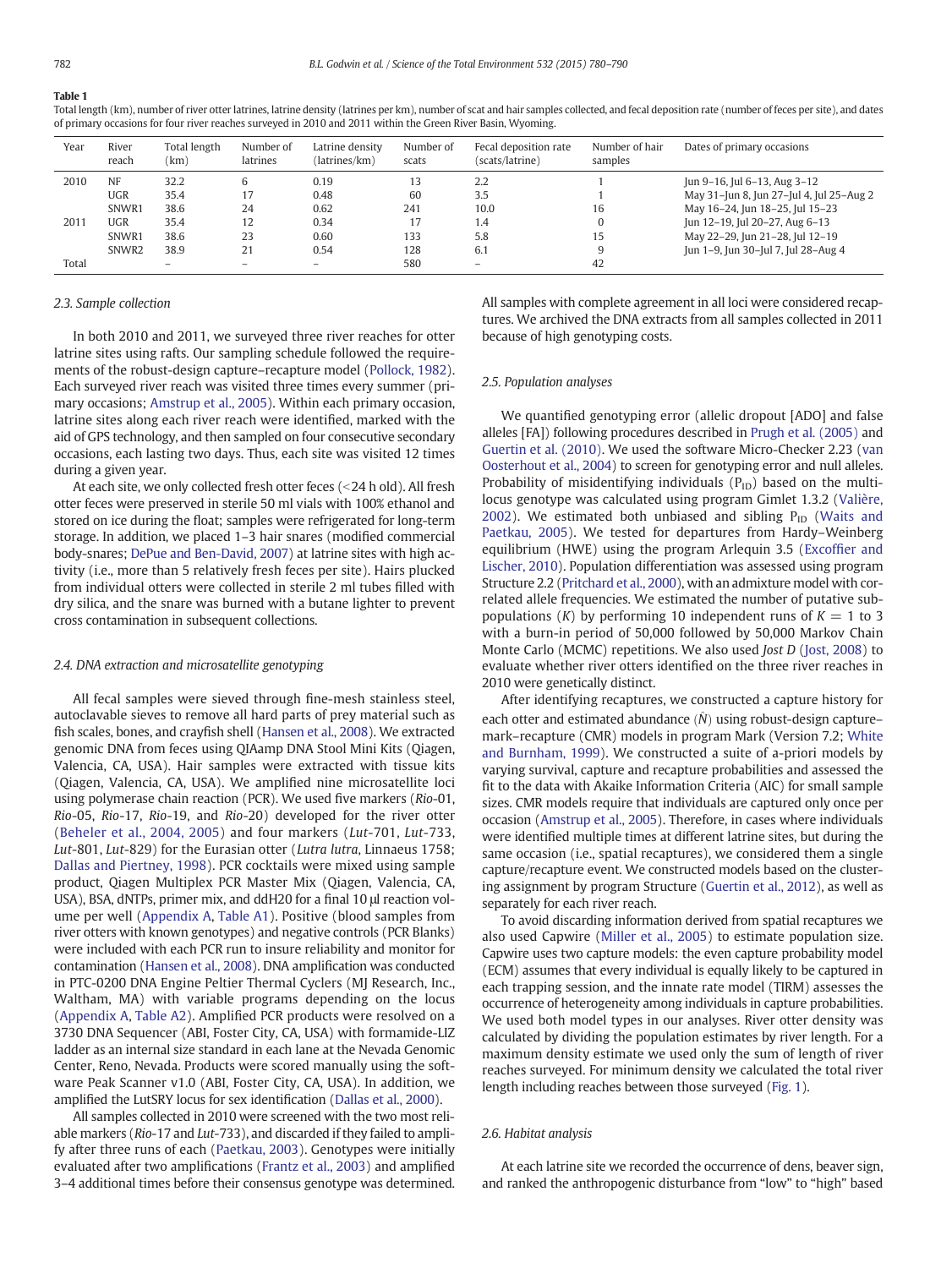<span id="page-3-0"></span>on trails, roads, buildings, and drilling rigs. These ocular ranks (1–3) will be referred to as "observed disturbance."

We measured aspect perpendicular to the river and the distance from the location of feces to bankfull height. Total overstory cover, by species, was estimated using an ocular scale from 1 to 5 (converted to percent), following methods described by [Bowyer et al. \(1995\)](#page-9-0) and [DePue and Ben-David \(2007\).](#page-9-0) Similarly, we estimated total understory cover and categorized it into general types (i.e., brush, grass, etc.) using the same scale as overstory. We measured the slope of trail accessing the river and measured the depth of the river at 1 m from the water's edge. We estimated the width of the river in meters and, if visible, categorized the river substrate (e.g., mud and cobble). Herein, these data will be referred to as "observed habitat" variables.

In addition to site-specific habitat measurements, we estimated habitat availability within each river reach using four-band (red, green, blue and near-infrared) aerial imagery from the National Agricultural Imaging Program (NAIP) captured at a 1-m ground sample distance [\(USDA,](#page-10-0) [2013](#page-10-0)). Second, National Hydrological Database (NHD) high-resolution stream coverage was obtained from the US Geological Survey [\(USGS,](#page-10-0) [1999\)](#page-10-0) to provide the base layer for analyses. Using ArcGIS 10.1 (ESRI Redlands, CA, USA) we masked the imagery to contain only a 2 km buffer around each river reach. We generated data for model fitting by hand-digitizing 50–60 polygons within each river reach for each of five categories: overstory (i.e., alder, cottonwoods and willows), tall green grass, bare ground (or ground sparsely covered with short brown grass), sagebrush, and water. Following methods outlined in [Hayes et al. \(2014\)](#page-9-0), we used the randomForest package in Program R [\(Liaw and Wiener, 2002; R Development Core Team, 2013](#page-9-0)) to classify the vegetative cover in each reach. Random Forest is a bootstrapped classification and regression tree algorithm that creates a 'forest' of randomly generated classification trees [\(Breiman, 1996, 2001](#page-9-0)). During the generation of a single tree, 64% of the input data are used for model fit while the remaining 36% are retained to estimate the Out-of-Bag (OOB) classification error ([Evans et al., 2011](#page-9-0)). We also conducted externalmodel-validation (True External Validation — TEV) by randomly selecting 70% of the available polygons within each vegetation class for model training, while the remaining 30% were used for validation. Finally, we used the Random Forest model to predict the most likely vegetation class for each pixel within the NAIP imagery. We then calculated the percent cover of each habitat type within each reach of river. Herein, these data will be referred to as "modeled habitat" variables.

# 2.7. Prey abundance

Capture–recapture data for salmonids (Salmo trutta, Salvelinus fontinalis, Oncorhynchus spp.), a major prey source for river otters in the Green River Basin, were obtained from A. Senecal and H. Sexauer [\(Wyoming Game and Fish Department; WGFD](#page-10-0)). Data were collected by the WGFD during summer 2011 in surveys conducted along approximately 5 km of river. Those surveyed reaches fell within those we sampled for river otters. Fish were captured with electrofishing equipment over a 3-day period. All captured fish were identified to species. Salmonids were marked with a passive integrated transponder (PIT; Biomark, Boise, ID, USA) for individual identification. Each marked fish was also weighed to the nearest 1 g. We transcribed the salmonid data into

capture histories and estimated abundance with a closed-capture model with equal capture and recapture probabilities in program Mark. The resulting population estimates for each reach were converted to density by dividing  $\hat{N}$  by river length (km). We calculated fish biomass per km and 95% confidence intervals by multiplying abundance by the average fish mass separately for each river reach. We generated these values using bootstrap procedures and the gamma distribution in program R ([R Development Core Team, 2013\)](#page-9-0) with 10,000 iterations.

# 2.8. Disturbance

We used a disturbance raster dataset, developed by [Copeland et al.](#page-9-0) [\(2007\)](#page-9-0), which describes levels of disturbance measured on a scale from 0 to 100, with 100 representing the highest disturbance possible, for each 30-meter pixel of our study area. This raster was derived from various anthropogenic disturbance factors including roads, power lines, buildings, and development [\(Copeland et al., 2007](#page-9-0)). We used ArcGIS to estimate the mean degree of disturbance around each individual latrine site as well as the surveyed river reaches. To measure the amount of disturbance surrounding latrine sites, we buffered each surveyed site by 200 m and calculated the mean 30-m pixel values within the buffer. Similarly, we buffered the NHD stream reaches by 200 m and obtained the mean disturbance value for those. These measurements will herein be referred to as "modeled disturbance."

In order to assess disturbance that might not be captured within the raster ([Copeland et al., 2007\)](#page-9-0), we used Google Earth (Version 5.1, accessed on 23 February 2014) and identified all active man-made structures around the river. We classified each structure as either industrial or residential. We exported the coordinates of these structures to ArcGIS and counted all points within respective buffers of 500 m, 1 km, and 2 km of each river reach.

# 2.9. Conductivity and salt load calculations

In June 2012, we deployed HOBO U-24 conductivity loggers (Onset Computer Corporation, Bourne, MA, USA) at four sites within the Green River Basin. We set two loggers in the NF, one above the Pinedale Anticline oil and gas field and another below the produced-water treatment plant [\(Fig. 1](#page-1-0)). A third logger was deployed in the UGR, and a fourth in SNWR. Loggers were sealed in PVC tubes drilled with 1-cm diameter holes to insure unimpeded water flow to the sensors. The PVC casings were then secured to cinderblocks and placed in the rivers deep enough to ensure they would remain submerged during periods of low discharge. We tied the cinderblocks to anchors hammered into the bank with plastic-coated stainless steel wiring. The conductivity loggers were programmed to record conductivity and temperature every 30 min. They were retrieved in December 2012, and the data were downloaded using HOBOware Lite Version 3.3.1.

Daily averages of conductivity from the HOBO U-24 recordings were temperature corrected using HOBOware Pro Conductivity add-on (Onset Computer Corporation, Bourne, MA; [http://www.onsetcomp.](http://www.onsetcomp.com/products/software/add-ons-plug-ins) [com/products/software/add-ons-plug-ins](http://www.onsetcomp.com/products/software/add-ons-plug-ins)). Because the recording times differed for the four loggers we calculated the daily averages of temperature-corrected conductivity values. Discharge, measured every 15 min, was obtained from USGS gauge stations 09205000 (NF),

# Table 2

Abundance and density estimates (with 95% confidence intervals in parentheses) for river otters in the Green River Basin, Wyoming derived from non-invasive genetic analyses of samples collected in 2010. Densities are in kilometers per river otter.

| Dataset                           | Robust design                                          |                                                                      |                   | Capwire                                  |                                                                   |                                            |  |
|-----------------------------------|--------------------------------------------------------|----------------------------------------------------------------------|-------------------|------------------------------------------|-------------------------------------------------------------------|--------------------------------------------|--|
|                                   |                                                        | Maximum density                                                      | Minimum density   |                                          | Maximum density                                                   | Minimum density                            |  |
| All<br><b>Excluding NF</b><br>UGR | $35(28-47)$<br>$31(25-43)$<br>$\overline{\phantom{0}}$ | $\overline{\phantom{0}}$<br>$2.39(1.72 - 2.96)$<br>$\qquad \qquad -$ | $3.65(2.63-4.53)$ | 44 (38-49)<br>$51(40-69)$<br>$17(12-26)$ | $\overline{\phantom{0}}$<br>$1.45(1.1-1.85)$<br>$\qquad \qquad -$ | $2.21(1.64 - 2.83)$<br>$2.08(1.36 - 2.95)$ |  |
| <b>SNWR</b>                       | $\qquad \qquad$                                        | $\overline{\phantom{0}}$                                             | -                 | $26(22-32)$                              | $\qquad \qquad -$                                                 | $1.48(1.21 - 1.75)$                        |  |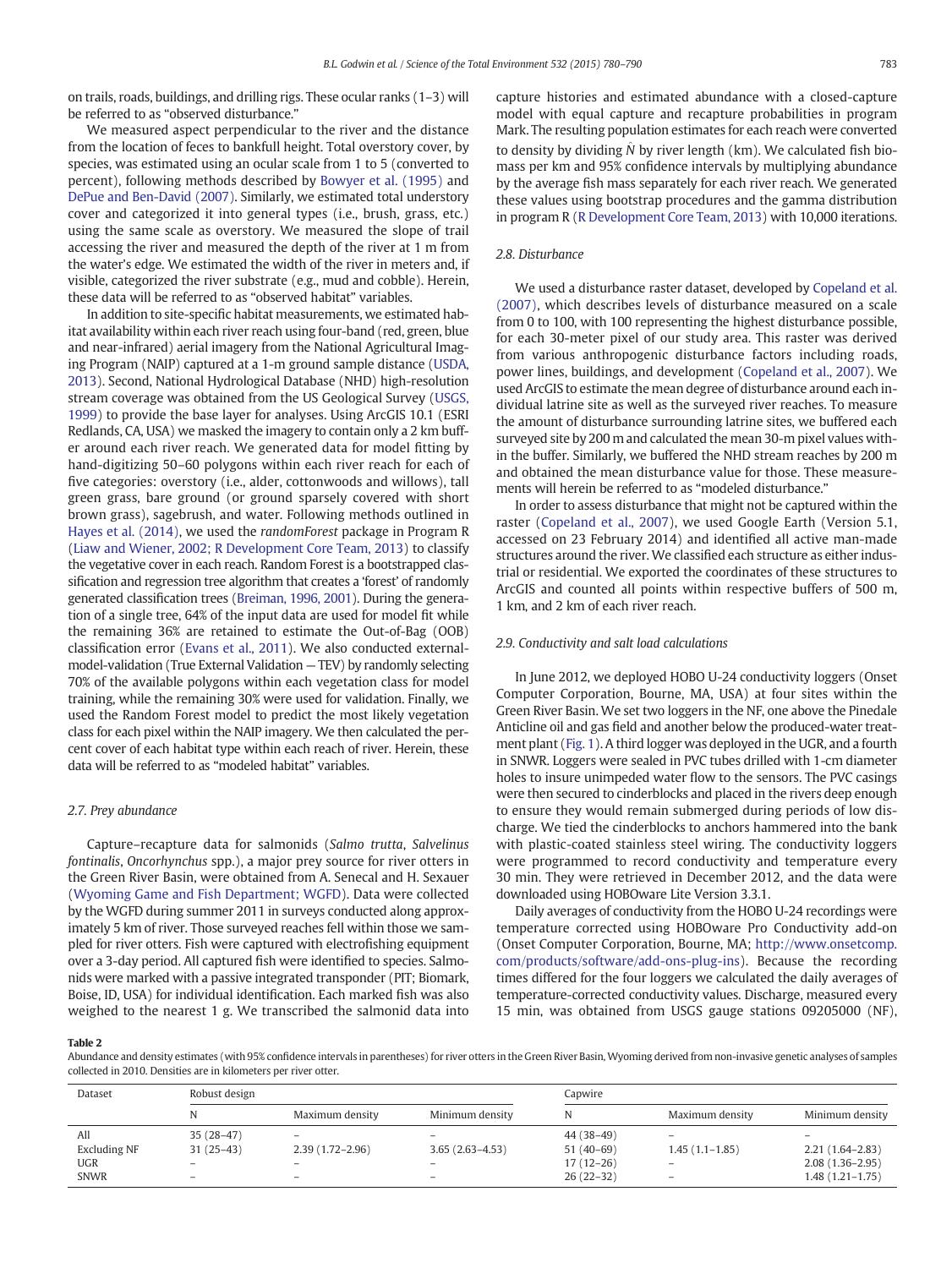#### <span id="page-4-0"></span>Table 3

Observed habitat variables (±95% confidence intervals - CI) measured at river otter latrine sites, estimated from disturbance rasters, and prey abundance along three river reaches in the Green River Basin, Wyoming. Numbers in bold represent significant differences between reaches.

| Variable                    | Description              | NF             |               | <b>UGR</b>    |               | <b>SNWR</b>   |               |
|-----------------------------|--------------------------|----------------|---------------|---------------|---------------|---------------|---------------|
|                             |                          | Estimate $(6)$ | 95% CI        | Estimate (17) | 95% CI        | Estimate (24) | 95% CI        |
| Observed disturbance        | Ranked 1-3               | 1.7            | $1.6 - 2$     | 1.2           | $0.9 - 1.4$   | 1.2           | $1 - 1.4$     |
| Model-derived disturbance   | Reach level              | 24.4           | $21.4 - 27.3$ | 28.2          | $25.0 - 31.3$ | 12.5          | $4.2 - 20.7$  |
|                             | Latrine sites            | 30.0           | $28.5 - 31$   | 28.7          | $28.0 - 29.2$ | 11.2          | $10.6 - 11.8$ |
| Overstory                   | Willow (%)               | 23             | $11 - 35$     | 27            | $17 - 37$     | 22            | $12 - 33$     |
|                             | Cottonwood (%)           | $\mathbf{0}$   |               | 4             | $0 - 9$       |               | $0 - 2$       |
|                             | Alder $(\%)$             | 3              | $0 - 9$       | $\Omega$      |               | $\mathbf{0}$  |               |
| Understory                  | Brush $(\%)$             | 30             | $21 - 39$     | 34            | $26 - 42$     | 43            | $33 - 54$     |
|                             | Grass $(\%)$             | 70             | $61 - 77$     | 62            | $51 - 73$     | 51            | $40 - 51$     |
|                             | Bare ground (%)          | 0              |               | 4             | $0 - 10$      | 6             | $0 - 6$       |
| River width                 | In meters $(m)$          | 32             | $27 - 38$     | 40            | $34 - 47$     | 53            | $46 - 60$     |
| River depth                 | At $1 \text{ m}$ (in cm) | 47             | $38 - 57$     | 47            | $41 - 55$     | 31            | $25 - 37$     |
| River substrate             | Mud $(\%)$               | 23             | $5 - 42$      | 34            | $20 - 47$     | 24            | $10 - 39$     |
|                             | Cobble (%)               | 77             | $58 - 77$     | 61            | $46 - 75$     | 72            | $56 - 87$     |
|                             | Large rocks $(\%)$       | $\mathbf{0}$   |               | 6             | $0 - 17$      | 4             | $0 - 12$      |
| Latrine area                | In $m2$                  | 83             | $0 - 172$     | 178           | $98 - 258$    | 785           | $0 - 1610$    |
| Distance to bankfull height | In m                     | 2              | $1 - 3$       | 2             | $1 - 3$       | 4             | $3 - 6$       |
| Bank slope                  | In degrees               | 32             | $27 - 38$     | 33            | $29 - 37$     | 37            | $31 - 43$     |
| Aspect                      | Mode                     | W              |               | W             |               | <b>NW</b>     |               |
| Beaver sign                 | % of sites               | 17             |               | 65            |               | 17            |               |
| Salmonid abundance          | Per km of river          | 119            | $73 - 212$    | 266           | $221 - 327$   | 111           | $78 - 165$    |
| Salmonid mass               | kg                       | 0.93           | $0.76 - 1.11$ | 0.82          | $0.74 - 0.90$ | 1.95          | $1.81 - 2.10$ |
| Salmonid biomass            | kg per km of river       | 111.2          | 45.4-177.0    | 227.2         | 175.9-278.6   | 216.4         | 131.1-301.8   |

09210500 (UGR), and 09211200 (SNWR), and converted from cfs to  $m<sup>3</sup>/s$ . We calculated the daily average flow from the raw data.

The daily average specific conductance values were converted into salt equivalents ( $g/m<sup>3</sup>$ ) by multiplying conductance by 0.467 (2.14  $\mu s = 1$  mg NaCl/l), a value that was obtained through calibrating the HOBO U-24 loggers. Salt load was estimated by multiplying salt concentration and the daily averaged discharge of the river. We integrated the area under the curve to calculate the total amount of salt equivalents added for the period of July 12, 2012 to November 21, 2012 for each logger. To assess the salt load added above background to the NF, we subtracted our estimates derived from the logger stationed above the Pinedale Anticline oil and gas field from those of the logger positioned below the water treatment plant.

# 3. Results

### 3.1. Sample collection

During the 2010 field season we identified 47 active river otter latrine sites. The majority of sites occurred in SNWR and the least were detected along the NF [\(Table 1](#page-2-0)). Similarly, fecal deposition rate was lowest on the NF compared with the UGR and SNWR ([Table 1](#page-2-0)). In 2011, the density of active latrines declined on the UGR but remained relatively high on the upper reach surveyed on SNWR. Latrine density was similar on the upper and lower reaches of the SNWR [\(Table 1\)](#page-2-0). In 2010, for all three river reaches, we collected a total of 314 scats and 18 hair samples. The majority of samples were collected from the SNWR reach ([Fig. 1\)](#page-1-0). In 2011, we collected a total of 278 scats and 24 hair samples [\(Table 1\)](#page-2-0).

#### 3.2. Microsatellite genotyping and population genetics

Of the 314 feces collected in 2010, 160 (51%) and all 18 hair samples yielded river otter DNA. We were able to successfully genotype 97 fecal samples (31%) at a minimum of seven microsatellite loci. No hair samples amplified in sufficient loci to be included in subsequent analyses. Using fecal samples, we identified 38 unique individuals, with 11 river otters identified once and 27 identified 2–6 times. Of these, two river otters were identified from three sites along the NF, 12 individuals from 10 sites on the UGR, and 23 individuals from 16 sites in SNWR. One individual was genotyped at two sites in SNWR in late June and from two sites on the UGR in late July and early August. The sex assignment was 21 females and 17 males.

Because most samples did not contain anal jellies (89%), genotyping was accomplished with a minimum of 5 PCRs per locus. This yielded an overall multi-locus error rate of 0.022 with ADO ranging from 10 to 29% and FA from 2 to 4%. Theoretical P<sub>ID-unbiased</sub> was  $2.34 \times 10^{-08}$  and P<sub>ID-sib</sub> 1.02  $\times$  10<sup>-03</sup>. That equals a 1 in 42,826,552 chance that two unrelated river otters in the population share the same multi-locus genotype, and a 1 in 985 chance that two siblings in the population exhibit the same profile. Four of the nine loci (Rio-01, Rio-05, Lut-733, and Lut-801) exhibited evidence of a null allele. All microsatellite loci were polymorphic with a mean number of alleles per locus of 5.22 (range 3–9; [Table A3](#page-8-0)). Observed heterozygosity was lower than expected [\(Table A3](#page-8-0)), as is common in small semi-isolated populations. Over all loci, the population was in HWE, although a few loci deviated from this pattern ([Table A3](#page-8-0)). Both Structure and Jost D ( $D_{est} = 0.003$ ) analyses indicated a single panmictic population.

### 3.3. Population size and density

The top robust-design model with constant survival ( $\psi = 1.0 \pm 1$ 0.00), and equal and constant capture and recapture probabilities  $(p = c = 0.19 \pm 0.03)$  accounted for 62% of model weight. AICc of the following model (variable capture and recapture probabilities) was



Fig. 2. Percent classification of habitat cover from NAIP imagery (National Agricultural Imaging Program) and Random Forest modeling for each river reach surveyed in the Green River Basin, Wyoming in 2010 and 2011. Error bars show Out of Bag (OOB) error for each classification.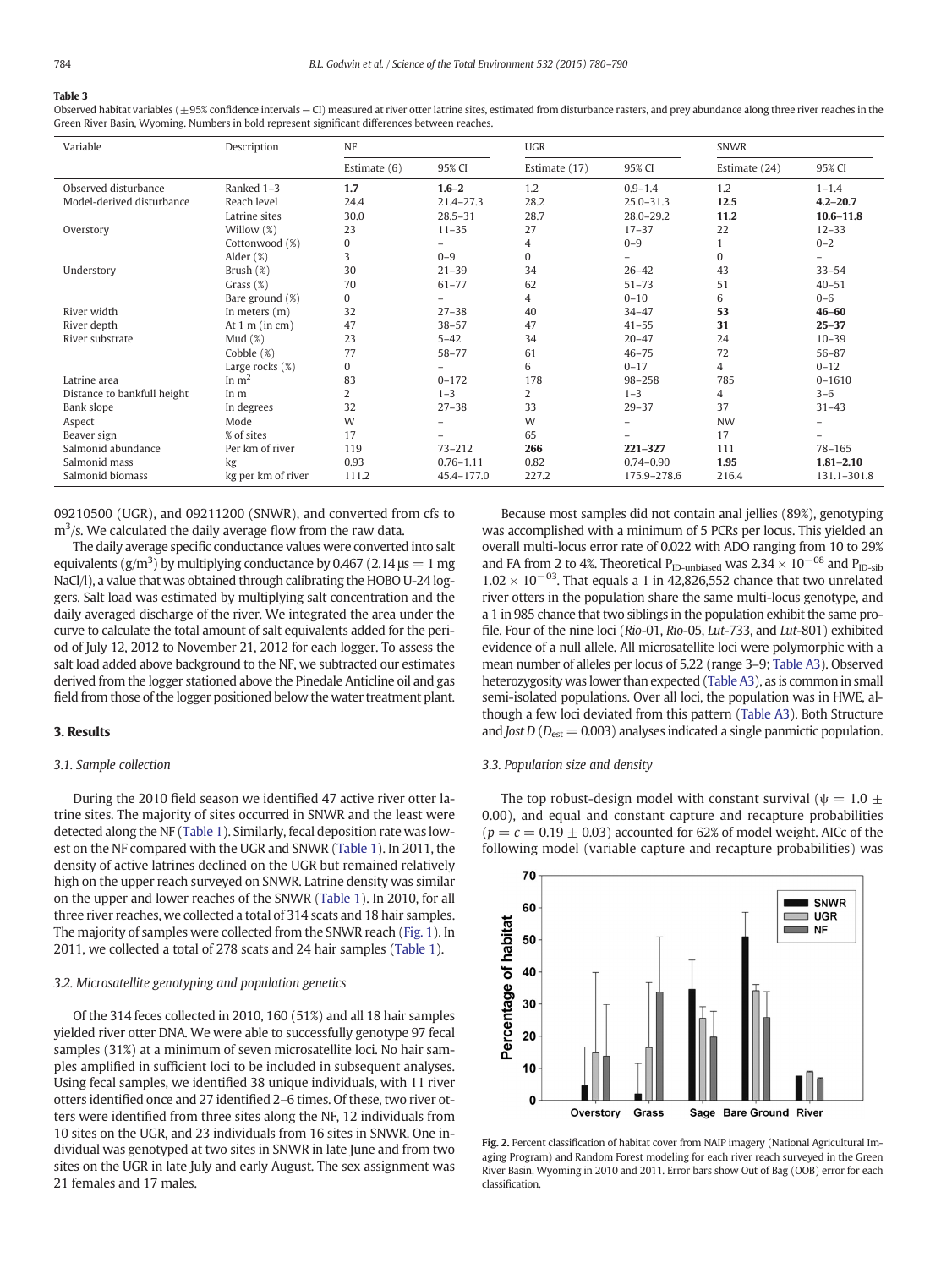#### <span id="page-5-0"></span>Table 4

Total numbers of active man-made structures within varying buffer distances of each river reach in the Green River Basin, Wyoming, as counted from Google Earth images.

| River reach | Structure type | Buffer distance from river |      |      |
|-------------|----------------|----------------------------|------|------|
|             |                | 500 m                      | 1 km | 2 km |
| <b>NF</b>   | Industrial     | 6                          |      | 26   |
|             | Residential    | 10                         | 12   | 12   |
| UGR         | Industrial     |                            |      | 0    |
|             | Residential    | 6                          | 6    | 6    |
| <b>SNWR</b> | Industrial     |                            |      |      |
|             | Residential    |                            |      |      |

 $>$  3.0 units higher. The ECM was selected in most (3 of 4) Capwire analyses, suggesting little individual heterogeneity in capture.

While abundance estimates derived from the full dataset of capture histories with program Capwire were higher (44 river otters) than those obtained from the robust-design model (35 individuals), the 95% confidence intervals overlapped [\(Table 2\)](#page-3-0). We re-calculated abundance estimates after excluding the two individuals identified from the NF to minimize potential bias in density calculations. The robust-design estimates were less sensitive to this exclusion than Capwire ([Table 2](#page-3-0)). Because of the differences in disturbance regimes, and despite the strong evidence of a single genetic population, we also estimated the abundance of river otters separately for the UGR and SNWR reaches of river using Capwire. This analysis resulted in an estimate of 17 (12–26) individual river otters above the Fontenelle Reservoir (UGR), and 26 (22–32) below the dam (SNWR; [Table 2](#page-3-0)), or a total of 43 individuals.

Both maximum and minimum density values resulting from abundance estimates of the robust-design model were lower than those derived from Capwire ([Table 2](#page-3-0)). Because only one river otter crossed the area between the surveyed reaches, we also considered densities separately above and below the Fontenelle Reservoir. These estimates were 40% higher below the dam ([Table 2](#page-3-0)).

# 3.4. Habitat, prey availability and disturbance

We found few differences among the numerous site-specific observed habitat variables across the four reaches of river surveyed in 2010 and 2011. Latrines on SNWR occurred where the river was wider and shallower than on other reaches, likely because this was a prevalent feature of this reach. The overstory was dominated by willow at all sites, but SNWR and UGR sites also had a low percentage of cottonwood, while NF had a small percentage of alder [\(Table 3\)](#page-4-0). Also, the NF sites were exposed to higher levels of observed disturbance [\(Table 3\)](#page-4-0).

The near infrared spectrum was most important for classification of modeled habitat types for all survey reaches based on mean decrease in accuracy [\(Fig. B1](#page-8-0)). Average OOB error for all habitat classes varied among the reaches between 7.7% and 10.2%, with the SNWR river reach exhibiting the least, and the NF reach the highest values. The highest confusion in all reaches was between overstory and grass, and between sagebrush and bare ground ([Table B1\)](#page-8-0). Errors using the TEV method were generally higher, but showed similar trends [\(Table B1](#page-8-0)). These error rates are higher than other studies in this region [\(Hayes](#page-9-0) [et al., 2014](#page-9-0)), but adequate for quantification of habitat features important for river otters (i.e., overstory cover; [Crait and Ben-David, 2007;](#page-9-0) [DePue and Ben-David, 2010\)](#page-9-0).

River reaches analyzed using the classified vegetation Random Forest modeling demonstrated some differences in habitat within a 500 m buffer of the river [\(Fig. 2\)](#page-4-0). SNWR had the greatest percent of bare ground and sagebrush cover compared with the UGR and the NF. UGR and NF reaches had higher percent cover of overstory and grass [\(Fig. 2\)](#page-4-0).

Density estimates of salmonids were similar in SNWR and NF, but greater in UGR ([Table 3](#page-4-0)). Similarly, fish biomass was higher in UGR compared with the NF, while values were intermediate for SNWR [\(Table 3\)](#page-4-0). This was likely because fish in SNWR were in general larger, and the UGR is generally wider than the NF and deeper than SNWR below the Fontenelle Dam. Such a large and deep river likely provides more habitat for these fish. In addition to salmonids, the WGFD survey recorded several non-salmonids in all three river sections including: non-native burbot (Lota lota), non-native white sucker (Catostomus commersonii), as well as native mountain whitefish (Prosopium williamsoni), mottled sculpin (Cottus bairdii), speckled dace (Rhinichthys osculus), redside shiner (Richardsonius balteatus), Utah chub (Gila atraria), mountain sucker (Catostomus platyrhynchus), flannelmouth sucker (Catostomus latipinnis), and sucker hybrids. High abundance of white suckers was noted especially in the NF section.

Modeled disturbance values measured at the reach level were substantially lower in SNWR than in UGR or NF. This trend was maintained in the



Fig. 3. Daily averages of specific conductance, discharge, and total load of salt equivalents at four sites in the Green River Basin, Wyoming, July 12 through November 21, 2012. The upper New Fork logger was located above the Pinedale Anticline oil and gas field while the lower was deployed below the wastewater treatment plant (see [Fig. 1](#page-1-0)).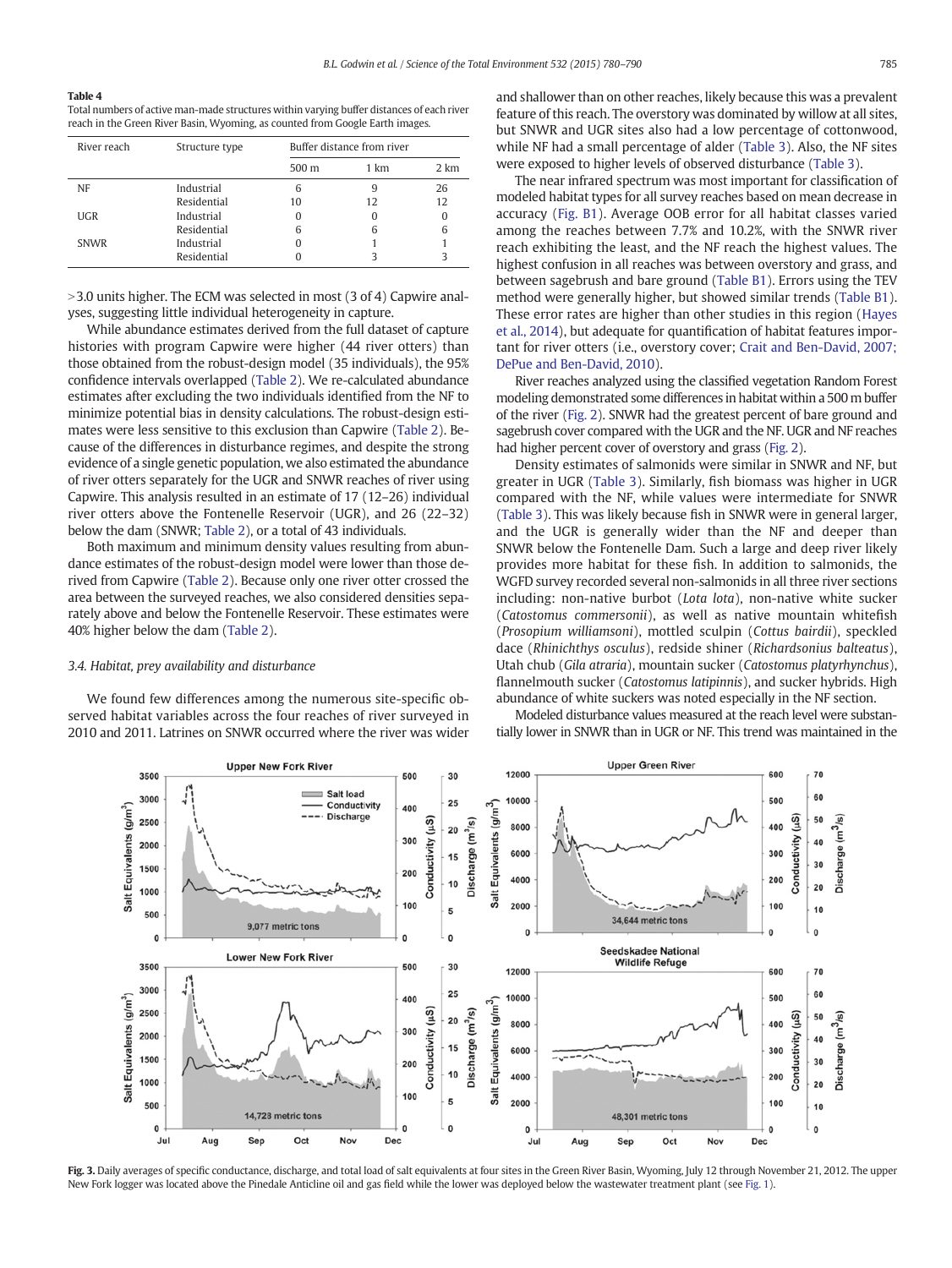analyses of buffers around specific latrine sites [\(Table 3\)](#page-4-0). The NF reach harbored the greatest number of residential and industrial structures throughout all respective buffers [\(Table 4](#page-5-0)), potentially indicating higher levels of noise and light pollution that can be associated with man-made structures.

# 3.5. Conductivity analysis

The patterns of specific conductance and load of salt equivalents differed significantly at the four stations sampled and could not be solely explained by discharge ([Fig. 3](#page-5-0)). Temperature corrected conductance as measured in the SNWR, UGR and the upper logger of the NF largely matched the hydrograph. In SNWR there were few fluctuations in discharge and conductance because of steady water release from the Fontenelle Dam. For the UGR and the upper NF loggers, the high discharge associated with snow melt was closely tracked by conductance [\(Fig. 3\)](#page-5-0). The lower NF logger recorded a spurious, 4-week long, increase in conductance in September, a period with minimal flow. This total increase in conductance over the period from July 12, 2012 to November 22, 2012 (134 days) in the lower NF logger was equivalent to 5651 metric tons of salt over the background recorded by the upper NF logger ([Fig. 3\)](#page-5-0). With no major tributaries flowing into the NF reach between these two loggers, and no recorded increase in discharge over this time, this value represents an increase in salt equivalents greater than expected by a factor of 1.62.

# 4. Discussion

Our results illustrate that river otter use of reaches in the Green River Basin, Wyoming, varied and was most likely influenced by anthropogenic disturbance and potentially pollution associated with oil and gas development. Prey availability and habitat characteristics were similar in the NF, UGR and SNWR reaches of river suggesting that these factors were less influential on river otter distribution. The highest density of river otters occurred at the least disturbed reach (SNWR), while we only identified two individuals on the NF from an estimated population of 35–45 animals. Concurrently, we observed negative correspondence between latrine density and disturbance, both at the scale of whole river reaches and at individual latrine sites. The observed increase in conductivity during September 2012 may be indicative of contamination from oil and gas development, and suggest that river otter avoidance of this reach may have been affected in part by unaccounted contamination events over time.

Our results of river otter abundance and densities fall within the range of similar studies ([Guertin et al., 2012; Brzeski et al., 2013;](#page-9-0) [Johnson et al., 2013\)](#page-9-0). Additional support for the reliability of these estimates stems from our use of well-established non-invasive genetic methods, and the concordance with levels of error and probability of identity reported in such studies ([Hansen et al., 2008; Guertin et al.,](#page-9-0) [2012; Mowry et al., 2011\)](#page-9-0). However, the lack of continuity between the reaches we surveyed complicated density calculations in this river system. The robust-design capture–recapture sampling scheme [\(Pollock, 1982; Amstrup et al., 2005](#page-9-0)), which was less sensitive to the exclusion of the two NF individuals and yielded estimates we consider more reliable, prevented the monitoring of the entire length of the rivers. Given that river otters in our study area belong to the same genetic and likely demographic population (i.e., we recorded movements between the UGR and SNWR reaches by one river otter), obtaining estimates for the full length of the Green and New Fork Rivers (including the Fontenelle Reservoir) would have been preferable.

Our reach-specific Capwire-derived density estimates matched our indirect measures of river otter activity. Latrine density and fecal deposition were higher in SNWR in 2010 and 2011, corresponding with 40% higher densities than the UGR. Annual differences in fecal deposition in UGR and SNWR were likely a function of higher flood levels in 2011. In that year flood-level flows persisted through July, inundating many latrines and likely washing away feces.

Differential use of river reaches may be related to resource availability. It is possible that river otters are attracted to SNWR because, at least in summer, it may provide higher prey diversity and availability than UGR and NF. The data we obtained from WGFD demonstrated no difference in salmonid densities or biomass between NF and SNWR, the reaches with the most disparate river otter densities. These prey data were collected in one year (2011) and represent a partial assessment of food availability because for most species no abundance data were collected. However, other fish species such as suckers (Catostomus spp.) and the large non-native burbot  $(L. \text{ *lota*})$ , which are commonly consumed by river otters in this system [\(Gardunio et al., 2011](#page-9-0); BLG, personal observation), were recorded in large numbers in all reaches, including the NF. Indeed, all the river reaches we surveyed have been renowned sport-fishing destinations for many years [\(Pinedale](#page-9-0) [Outdoors, 2012](#page-9-0)), indicating sustained prey populations.

In contrast with the other river reaches, SNWR is characterized by high occurrence of Orconectes spp., a large invasive crayfish [\(Hubert,](#page-9-0) [2010\)](#page-9-0). These crayfish occur frequently in river otter scats in this location [\(Hansen, 2004;](#page-9-0) BLG, personal observation). However, the availability of this prey below Fontenelle Dam could not solely explain the low use of the NF by river otters. Because these crustaceans are active only during the summer months [\(Hubert, 2010](#page-9-0)), they are available to river otters only seasonally. River otters exhibit high fidelity to latrine sites [\(Bowyer et al., 2003; DePue and Ben-David, 2010](#page-9-0)), which are used over decades. When river otters are present, such long-term use is usually easy to detect. Thus, a seasonal feeding migration to SNWR, while possible as river otters can travel the intervening distance and readily cross potential barriers such as the Fontenelle Dam and Reservoir, would not have resulted in the near-absence of river otter sign from the NF.

In addition, differential use of reaches by river otters could not be explained by habitat composition. First, our observed site-specific habitat measurements have shown that when establishing a latrine in all river reaches, river otters selected for similar features, namely high overstory and grass cover, moderately sloping banks, and relatively deep pools. These features have been previously described as suitable for river otters in western streams and lakes [\(Crait and Ben-David, 2007; DePue](#page-9-0) [and Ben-David, 2010](#page-9-0)). As indicated by our habitat modeling, the NF had the highest availability of overstory and grass cover at the landscape level compared with the other two reaches. In contrast, SNWR, the reach with the highest density of river otters, had the least ideal vegetative cover (bare ground and sagebrush). As such, it appears that habitat composition had little influence on the observed distribution of river otters in this system.

In arid landscapes, river and Eurasian otters may seasonally abandon river reaches during periods with reduced discharge [\(Prenda et al.,](#page-9-0) [2001](#page-9-0)). Indeed, river otters rarely use streams with flows less than 0.3  $\mathrm{m}^3$ /s [\(Boyd, 2006\)](#page-9-0). The USGS gauging stations located on the NF, UGR and SNWR indicated that ice-free flows never fell below this threshold. Thus, it is unlikely that the differential use of these reaches by river otters resulted from differences in the river hydrographs.

Other studies have shown that human presence and associated disturbance, even at low levels, may deter river and Eurasian otters from occupying or colonizing various waterways [\(Prenda et al., 2001;](#page-9-0) [Gaydos et al., 2007; Guertin et al., 2012; Romanowski et al., 2012\)](#page-9-0). For example, [Kalz et al. \(2006\)](#page-9-0) found limited dispersal of Eurasian otters across a highway that bisected a nature reserve in Germany. Also, [Guertin et al. \(2012\)](#page-9-0) documented asymmetrical emigration of river otters around the industrial harbors of Victoria, British Columbia, with individuals born in relatively pristine locations avoiding the heavy boat traffic. Our analyses of observed and modeled disturbance, as well as quantification of man-made structures, demonstrate that along the NF river otters are exposed to higher levels of industrial disturbance from oil and gas development, as well as non-industrial activities associated with human habitation. The effects of noise from heavy machinery, illumination, seismic activity, traffic and high human presence may deter river otters from foraging and scent marking along the banks of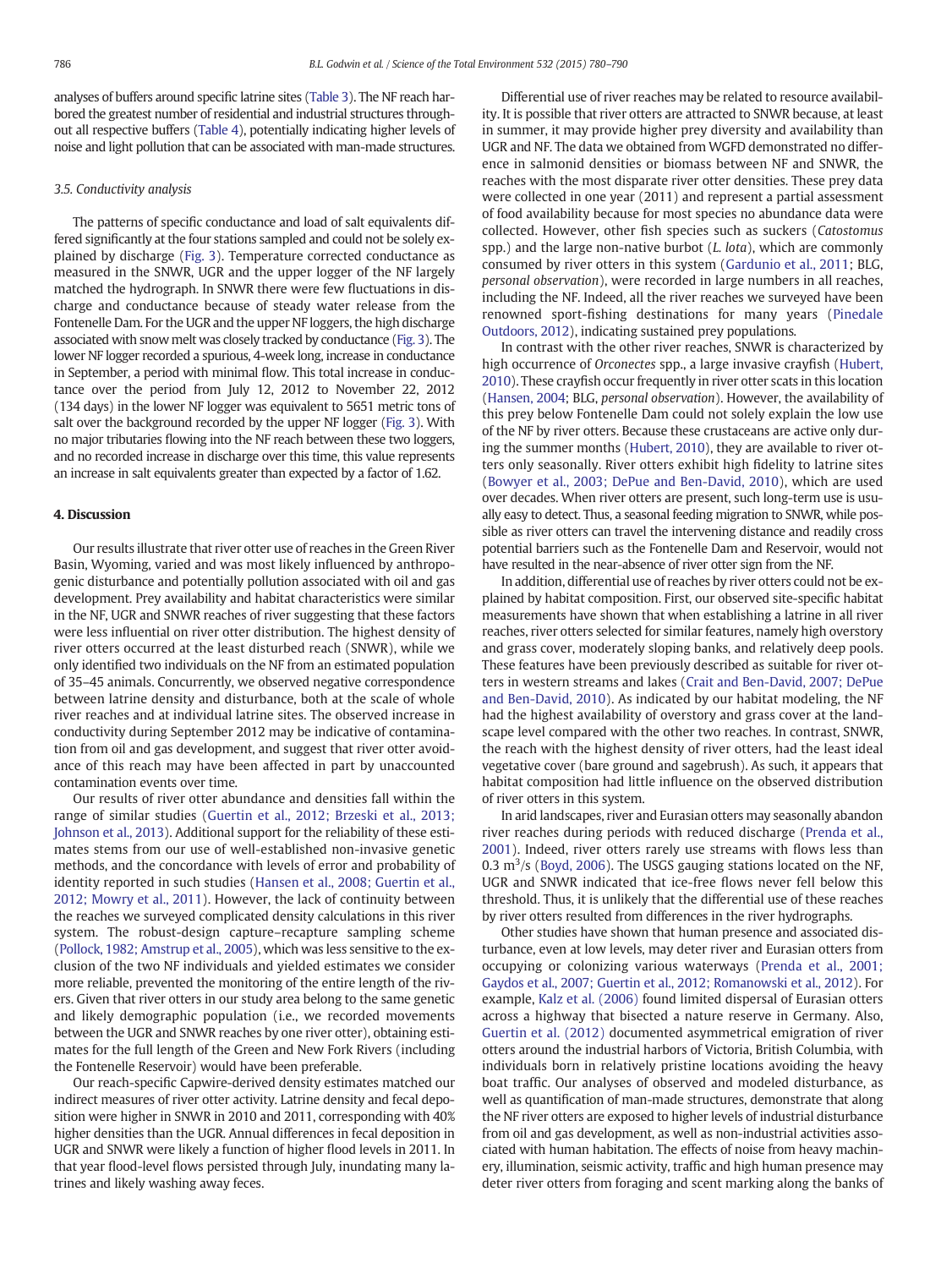<span id="page-7-0"></span>the NF. Studies have shown that other species such as mule deer (Odocoileus hemionus) avoid areas surrounding energy extraction well pads, especially those with high activity and traffic ([Sawyer et al.,](#page-9-0) [2009](#page-9-0)), and that sage-grouse leks (Centrocercus urophasianus) are negatively affected by intermittent anthropogenic noise associated with natural gas extraction ([Blickley and Patricelli, 2010; Blickley et al., 2012](#page-9-0)).

Nonetheless, disturbance alone may be insufficient to explain the low levels of river otter activity along NF, as these mustelids are known to habituate to long-term human disturbance. For example, although river otters born outside the industrial harbors of Victoria, British Columbia rarely immigrated to this highly disturbed environment, [Guertin et al. \(2012\)](#page-9-0) recorded typical levels of survival, successful reproduction, and high emigration among resident individuals. Similarly, [Shenoy et al. \(2006\)](#page-9-0) found that smooth-coated otters (Lutrogale perspicillata) in India avoid anthropogenic activity and disturbance, though avoidance was largely temporal rather than spatial, suggesting partial acclimation. Whether the time-span of increased oil and gas development in Southwestern Wyoming is too short to allow habituation by river otters is unknown.

In addition to the effects of industrial disturbance, surface water pollution may determine use of the NF by river otters. We have evidence of an unexplained discharge of solutes (i.e., salt-equivalents) into the NF downriver from the Pinedale Anticline oil and gas field, and below a regional wastewater treatment facility, in September of 2012. Hydraulic fracturing waste-fluids and other production waters are highly saline (from bromide, chloride, barium, arsenic, naturally occurring radioactive material, and more), ranging from 5000 mg/l to greater than 200,000 mg/l [\(Warner et al., 2013](#page-10-0)). Although our monitoring of river otters in the Green River Basin preceded the timing of this episode, if similar events occurred in previous years, such discharge could explain the low density of latrines and low fecal deposition we observed. For example, [DePue \(2009\)](#page-9-0) documented limited dispersal of river otters across a 40 km contaminated reach of the Gunnison River, Colorado. The paucity of old latrine sites along the NF suggests that river otters, a sentinel species for aquatic contamination ([Bowyer et al., 2003\)](#page-9-0), have been avoiding this reach for some time.

Unfortunately, given the scope of this study we could not identify specific solutes that could account for the increase in conductivity. Nonetheless, our findings illustrate the need for additional intensive sampling and an in-depth investigation into the potential effects of oil and gas development on surface waters in Wyoming and elsewhere. Thus, continued monitoring of rivers with the aid of continuously recording devices ([Stuer-Lauridsen, 2005\)](#page-9-0) and sentinel species, such as river otters, is warranted.

# Acknowledgements

We thank M. Kelly and C. Ward for help in the field. N. Meyer, S. Opitz, C. Rulli, and M. Wood assisted with lab analyses. We express gratitude to A. Senecal and H. Sexauer from Wyoming Game and Fish Department for sharing their data on salmonids. We thank the staff of Seedskadee National Wildlife Refuge for assistance in the field. Dr. K. Kruse at the Nevada Genomics Center provided invaluable guidance and suggestions for the genetic work. We thank Drs. R. Hall and E. Hotchkiss for discussions and help with conductivity analyses. We appreciate the assistance we received with randomForest modeling from M. Hayes and bootstrap analyses from Dr. M. Talluto. J. Rader helped with graphics and Dr. M. Carling provided access to his lab. We thank Dr. David Harper from the US Geological Survey for insightful comments on an earlier version of the manuscript. Logistical support was provided by the US Fish and Wildlife Service Seedskadee National Wildlife Refuge. Funding for the project was provided by the Wyoming Game and Fish Department (SWG X720 Otter) and the Department of Zoology and Physiology at the University of Wyoming. Any use of trade, firm, or product names is for descriptive purposes only and does not imply endorsement by the US Government.

### Appendix A. Genetic analyses and results

We extracted genomic DNA from feces using QIAamp DNA Stool Mini Kits (Qiagen, Valencia, CA, USA). Hair samples were extracted with tissue kits (Qiagen, Valencia, CA, USA). We amplified nine microsatellite loci using polymerase chain reaction (PCR). We used five markers (Rio-01, Rio-05, Rio-17, Rio-19, and Rio-20) developed for the river otter [\(Beheler](#page-9-0) [et al., 2004, 2005](#page-9-0)) and four markers (Lut-701, Lut-733, Lut-801, Lut-829) for the Eurasian otter (L. lutra, Linnaeus 1758; [Dallas and Piertney, 1998](#page-9-0)). PCR cocktails were mixed using sample product, Qiagen Multiplex PCR Master Mix (Qiagen, Valencia, CA, USA), BSA, dNTPs, primer mix, and ddH20 for a final 10 μl reaction volume per well (Table A1). Positive (blood samples from river otters with known genotypes) and negative controls (PCR Blanks) were included with each PCR run to insure reliability and monitor for contamination ([Hansen et al., 2008\)](#page-9-0). DNA amplification was conducted in PTC-0200 DNA Engine Peltier Thermal Cyclers (MJ Research, Inc., Waltham, MA) with variable programs depending on the loci [\(Table A2\)](#page-8-0). Amplified PCR products were resolved on a 3730 DNA Sequencer (ABI, Foster City, CA, USA) with formamide-LIZ ladder as an internal size standard in each lane at the Nevada Genomic Center. Products were scored manually using the software Peak Scanner v1.0 (ABI, Foster City, CA, USA). In addition, we amplified the LutSRY locus for sex identification [\(Dallas](#page-9-0) [et al., 2000](#page-9-0)).

We quantified genotyping error (allelic dropout [ADO] and false alleles [FA]) following procedures described in [Prugh et al. \(2005\)](#page-9-0) and [Guertin et al. \(2010\)](#page-9-0). We used the software Micro-Checker 2.23 [\(van](#page-10-0) [Oosterhout et al., 2004](#page-10-0)) to screen for genotyping error and null alleles. Probability of misidentifying individuals  $(P_{ID})$  based on the multilocus genotype was calculated using program Gimlet 1.3.2 ([Valière,](#page-10-0) [2002\)](#page-10-0). We estimated both unbiased and sibling  $P_{ID}$  ([Waits and](#page-10-0) [Paetkau, 2005\)](#page-10-0). We tested for departures from Hardy–Weinberg Equilibrium (HWE) using the program Arlequin 3.5 (Excoffi[er and Lischer,](#page-9-0) [2010](#page-9-0)). Population differentiation was assessed using program Structure 2.2 [\(Pritchard et al., 2000](#page-9-0)), with an admixture model with correlated allele frequencies. We estimated the number of putative subpopulations (*K*) by performing 10 independent runs of  $K = 1$  to 3 with a burn-in period of 50,000 followed by 50,000 Markov Chain Monte Carlo (MCMC) repetitions. We also used Jost D [\(Jost, 2008\)](#page-9-0) to evaluate whether otters identified on the three river sections in 2010 were genetically distinct.

Genotyping, accomplished with a minimum of 5 PCRs per locus, yielded an overall multi-locus error rate of 0.022 with ADO ranging from 10 to 29% and FA from 2 to 4%. Theoretical PID-unbiased was  $2.34 \times 10^{-08}$  and PIDsib  $1.02 \times 10^{-03}$ . That equals a 1 in 42,826,552 chance that two unrelated otters in the population share the same multi-locus genotype, and a 1 in 985 chance that two siblings in the population exhibit the same profile. Four of the nine loci (Rio-01, Rio-05, Lut-733, and Lut-801) exhibited evidence of a null allele. All microsatellite loci were polymorphic with a mean number of alleles per locus of 5.22 (range 3–9; [Table A3](#page-8-0)). Observed heterozygosity was lower than expected ([Table A3\)](#page-8-0), as is common in small semi-isolated populations. Over all loci, the population was in HWE, although a few loci deviated from this pattern ([Table A3](#page-8-0)). Both Structure and Jost D ( $D_{\text{est}} = 0.003$ ) analyses indicated a single panmictic population.

Table A1

PCR reaction mixtures for nine microsatellite loci amplified in scat and hair samples collected from river otter latrine sites in the Green River Basin, Wyoming, in summer 2010.

| PCR reaction mixture           | Amount $(\mu)$ |
|--------------------------------|----------------|
| Sample                         |                |
| ddH <sub>2</sub> O             | 2.6            |
| $dNTP$ mix $(2$ mM $)$         |                |
| Qiagen Multiple PCR Master Mix | 5              |
| Forward labeled primer         | 0.2            |
| Reverse primer                 | 0.2            |
| Total volume (µl)              | 10             |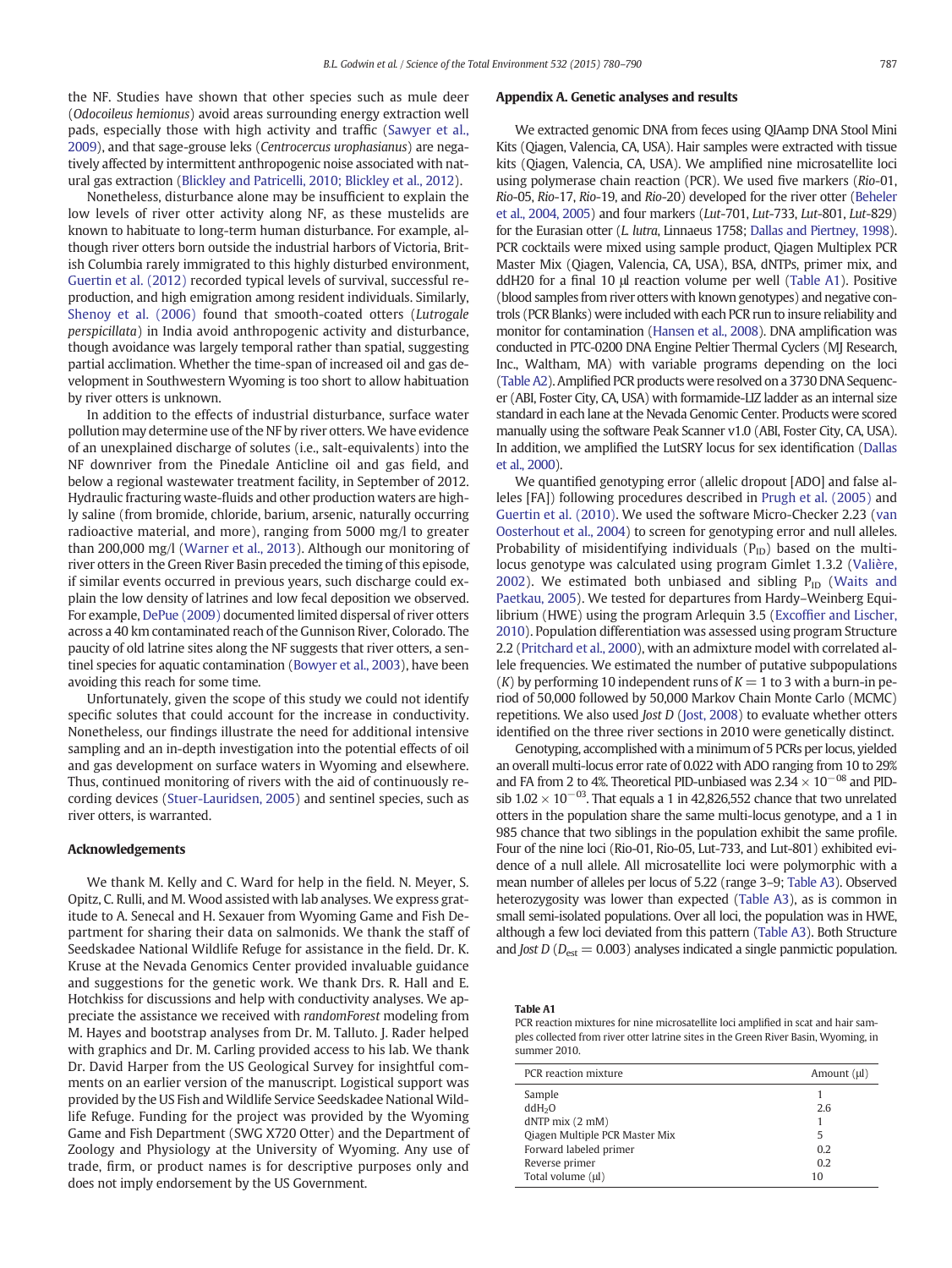<span id="page-8-0"></span>Table A2

Thermal cycler programs for nine microsatellite loci amplified in scat and hair samples collected from river otter latrine sites in the Green River Basin, Wyoming, in summer 2010.

| PCR Rxn step       | Lut-701                  | Lut-733                  | $Lut-801$                | Lut-829                  | Rio-01                   | $Rio-05$                 | $Rio-17$                 | $Rio-19$                 | $Rio-20$                 |
|--------------------|--------------------------|--------------------------|--------------------------|--------------------------|--------------------------|--------------------------|--------------------------|--------------------------|--------------------------|
| 1. Activation      | $95^{\circ}$ for $15:00$ | $95^{\circ}$ for $15:00$ | $95^{\circ}$ for $15:00$ | $95^{\circ}$ for $15:00$ | $95^{\circ}$ for $15:00$ | $95^{\circ}$ for $15:00$ | $95^{\circ}$ for $15:00$ | $95^{\circ}$ for $15:00$ | $95^{\circ}$ for $15:00$ |
| 2. Denaturation    | $94^{\circ}$ for 0:30    | 94° for 0:30             | 94° for 0:30             | $94^{\circ}$ for 0:30    | $94^{\circ}$ for 0:30    | $94^{\circ}$ for 0:30    | $94^{\circ}$ for 0:30    | $94^{\circ}$ for 0:30    | $94^{\circ}$ for 0:30    |
| 3. Annealing       | 60° for 1:30             | 48° for 1:30             | 55° for 1:30             | $60^{\circ}$ for 1:30    | 48° for 1:30             | $60^\circ$ for 1:30      | $60^{\circ}$ for 1:30    | $60^{\circ}$ for 1:30    | $60^{\circ}$ for 1:30    |
| 4. Extension       | 72° for 1:00             | $72^{\circ}$ for $1:00$  | 72° for 1:00             | $72^\circ$ for 1:00      | 72° for 1:00             | 72° for 1:00             | $72^{\circ}$ for 1:00    | 72° for 1:00             | 72° for 1:00             |
| 5. Cycles          | Goto $2 \times 35$       | Goto 2. $\times$ 35      | Goto 2. $\times$ 35      | Goto $2 \times 35$       | Goto 2. $\times$ 35      | Goto 2. $\times$ 35      | Goto $2 \times 35$       | Goto $2 \times 35$       | Goto 2. $\times$ 35      |
| 6. Final extension | $60^{\circ}$ for $30:00$ | $60^{\circ}$ for $30:00$ | $60^{\circ}$ for $30:00$ | $60^{\circ}$ for $30:00$ | $60^{\circ}$ for $30:00$ | $60^{\circ}$ for $30:00$ | $60^{\circ}$ for $30:00$ | $60^{\circ}$ for $30:00$ | $60^{\circ}$ for $30:00$ |
| 7. End of cycling  | 4° forever               | 4° forever               | 4° forever               | 4° forever               | 4° forever               | 4° forever               | $4^\circ$ forever        | 4° forever               | 4° forever               |

#### Table A3

Number of alleles amplified (mean  $\pm$  SE), expected (H<sub>E</sub>) and observed heterozygosity  $(H<sub>o</sub>)$ , deviation from Hardy–Weinberg Equilibrium (HWE, p-value) from 97 river otter fecal samples collected in the Green River Basin, Wyoming in 2010.

| Loci       | Number of<br>alleles | Range       | Expected<br>heterozygosity<br>$(H_F)$ | Observed<br>heterozygosity<br>(H <sub>0</sub> ) | <b>HWE</b><br>(p) |
|------------|----------------------|-------------|---------------------------------------|-------------------------------------------------|-------------------|
| $Lut$ -701 | 5                    | 194-210     | 0.62                                  | 0.58                                            | 0.378             |
| $Lut-733$  | 5                    | 172-184     | 0.65                                  | 0.79                                            | 0.076             |
| $Lut-801$  | $\overline{4}$       | 226-238     | 0.54                                  | 0.34                                            | 0.343             |
| $Lut-829$  | 6                    | 234-252     | 0.78                                  | 0.63                                            | 0.036             |
| $Rio-01$   | 6                    | 273-292     | 0.79                                  | 0.66                                            | 0.228             |
| $Rio-05$   | 9                    | $327 - 351$ | 0.71                                  | 0.32                                            | 0.001             |
| $Rio-17$   | 3                    | 171-177     | 0.56                                  | 0.45                                            | 0.469             |
| $Rio-19$   | 5                    | 276-292     | 0.53                                  | 0.40                                            | 0.024             |
| $Rio-20$   | $\overline{4}$       | 244-262     | 0.62                                  | 0.58                                            | 0.347             |
| Overall    | 5.22 $(\pm 0.57)$    |             | $0.65$ ( $\pm$ 0.03)                  | $0.53~(\pm 0.05)$                               | 0.211             |

# Appendix B. Modeling habitat availability with remote sensing data

We estimated habitat availability within each river section using fourband (red, green, blue and near-infrared) aerial imagery from the National Agricultural Imaging Program (NAIP) captured at a 1-m ground sample distance ([U.S. DA, 2013](#page-10-0)). Secondly, National Hydrological Database (NHD) high-resolution stream coverage was obtained from the United States Geological Survey [\(U. S. GS, 1999\)](#page-10-0) to provide the base layer for analyses. Using ArcGIS 10.1 (ESRI Redlands, CA) we masked the imagery to contain only a 2 km buffer around each river section. Following methods outlined in [Hayes et al. \(2014\)](#page-9-0), we used the randomForest package in Program R ([Liaw and Wiener, 2002; R Development Core Team,](#page-9-0) [2013](#page-9-0)) to classify the vegetative cover (overstory [i.e., cottonwoods and willows], tall green grass, bare ground [or ground sparsely covered with short brown grass], sagebrush, and water) in each section. Random Forest is a bootstrapped classification and regression tree (CART) algorithm that creates a 'forest' of randomly generated classification trees ([Breiman,](#page-9-0) [1996, 2001](#page-9-0)). During the generation of a single tree, 64% of the input data are used for model fit while the remaining 36% are retained to estimate the Out-of-Bag (OOB) classification error [\(Evans et al., 2011](#page-9-0)). This process is repeated for a predetermined number of individual trees and the votes across all trees are compiled to complete the ensemble model.

We generated data for model fitting by hand-digitizing 50–60 polygons within each river section. Prior to fitting a single Random Forest model, 70% of the available polygons, within each vegetation class, were randomly selected for model training, while the remaining 30% were used for external model validation. A total of 750 pixels within each vegetation class were randomly selected. The number of randomly sampled pixels within a single area of interest was determined by the proportion of the current polygon's area divided by the total area of all polygons within the current vegetation class. This same process was followed for the validation polygons, but the number of validation pixels was limited to 225 for each vegetation class due to the reduced number of polygons from which to sample. We then extracted the four reflectance bands for training and validation points. Using the training dataset, we fit a Random Forest model using 501 individual trees to create the ensemble. For each branch within an individual tree, three random bands were chosen from the possible four and the best discriminating variable was chosen. The model was then used to predict the most likely vegetation class for each validation point. We created a variable importance plot to assess the relative importance of each band within the NAIP imagery used to classify the habitat types. We assessed model goodness of fit using two different approaches. First, we obtained the OOB classification error within the Random Forest model. Secondly, we created a confusion matrix of correct classification for each vegetation class within the validation dataset. Finally, we used the Random Forest model to predict the most likely vegetation class for each pixel within the NAIP imagery.

The near infra-red spectrum was most important for classification of habitat types for all survey sections based on mean decrease in accuracy (MDA; Fig. B1). Average OOB error for all habitat classes varied among the sections between 7.7% and 10.2%, with the SNWR river section exhibiting the least, and the NF section the highest values. The highest confusion in all sections was between overstory and grass, and between sagebrush and bare ground (Table B1). Errors using the true-errorvalidation (TEV) method were generally higher, but showed similar trends (Table B1). These error rates are higher than other studies in this region [\(Hayes et al., 2014\)](#page-9-0), but adequate for quantification of habitat features important for river otters (i.e., overstory cover).

#### Table B1

Correct classification (diagonal in bold) and average Out-of-Bag (OOB) error (top) and true external validation (bottom) of the Random Forest classification model of NAIP imagery for river sections in the Green River Basin, Wyoming.

|             | Classified |       |             |       |       |         |
|-------------|------------|-------|-------------|-------|-------|---------|
| Observed    | Overstory  | Grass | Bare ground | Sage  | River | Overall |
| Overstory   | 0.823      | 0.168 | 0.008       | 0.000 | 0.001 | 0.177   |
| Grass       | 0.254      | 0.843 | 0.002       | 0.000 | 0.000 | 0.157   |
| Bare ground | 0.006      | 0.003 | 0.931       | 0.060 | 0.000 | 0.069   |
| Sage        | 0.000      | 0.000 | 0.058       | 0.942 | 0.000 | 0.058   |
| River       | 0.000      | 0.000 | 0.000       | 0.001 | 0.998 | 0.002   |
| Overstory   | 0.780      | 0.219 | 0.002       | 0.000 | 0.000 | 0.220   |
| Grass       | 0.249      | 0.751 | 0.000       | 0.000 | 0.000 | 0.249   |
| Bare ground | 0.001      | 0.005 | 0.916       | 0.077 | 0.000 | 0.084   |
| Sage        | 0.000      | 0.000 | 0.096       | 0.904 | 0.000 | 0.096   |
| River       | 0.002      | 0.003 | 0.000       | 0.000 | 0.995 | 0.005   |
|             |            |       |             |       |       |         |



Fig. B1. Variable importance plot for the Random Forest classification model for three river sections in the Green River Basin, Wyoming.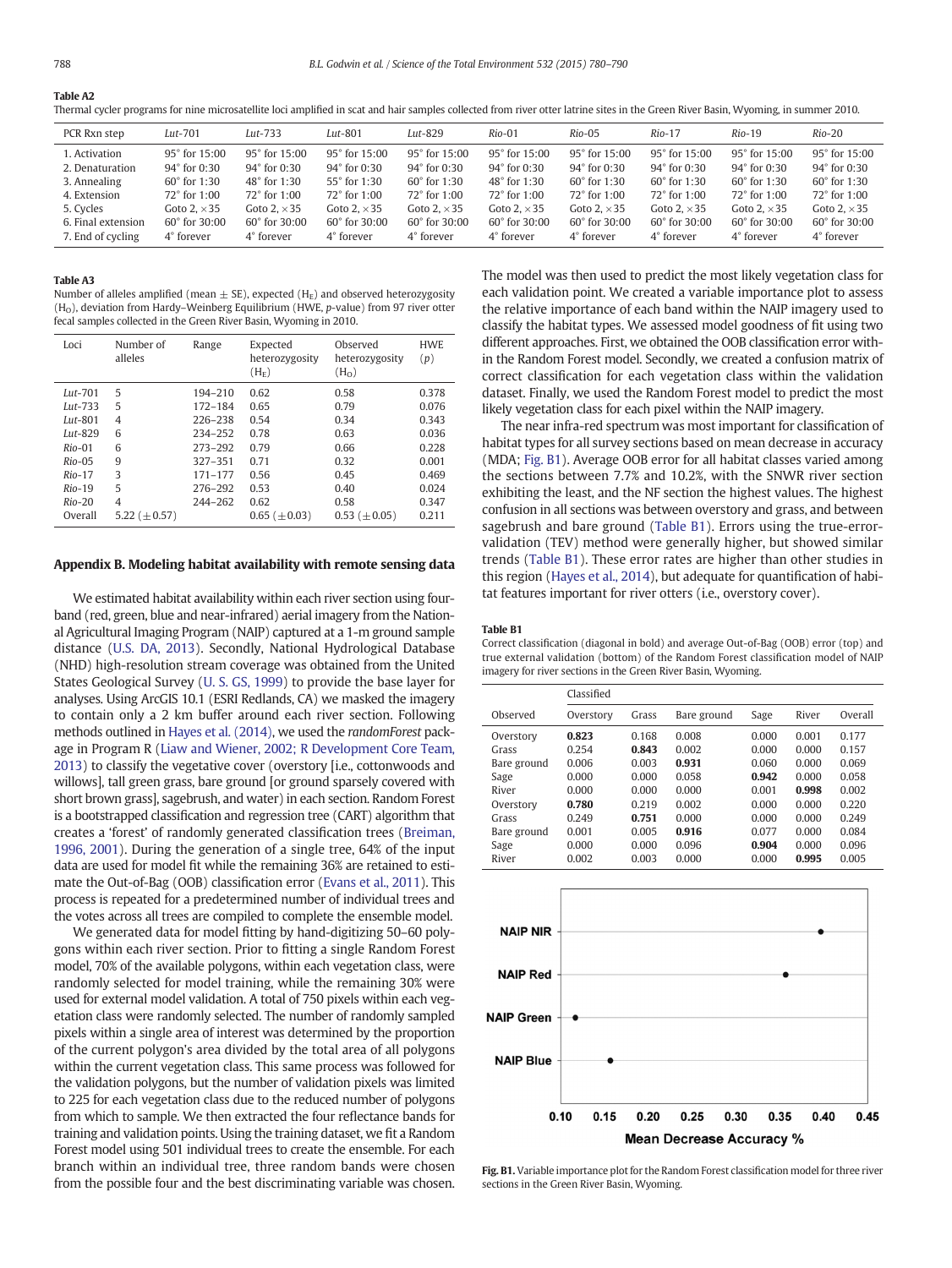### <span id="page-9-0"></span>References

- Álvarez-Romero, J.G., Devlin, M., Teixeira da Silva, E., Petus, C., Ban, N.C., Pressey, R.L., Kool, J., Roberts, J.J., Cerdeira-Estrada, S., Wenger, A.S., Brodie, J., 2013. A novel approach to model exposure of coastal–marine ecosystems to riverine flood plumes based on remote sensing techniques. J. Environ. Manag. 119, 194–207. http://dx.doi.org/[10.1016/](http://dx.doi.org/10.1016/j.jenvman.2013.01.036) [j.jenvman.2013.01.036.](http://dx.doi.org/10.1016/j.jenvman.2013.01.036)
- Amstrup, S.C., McDonald, T.L., Manly, B.F.J. (Eds.), 2005. [Handbook of Capture](http://refhub.elsevier.com/S0048-9697(15)30255-2/rf0010)–Recapture [Analysis. Princeton University Press, Princeton, NJ.](http://refhub.elsevier.com/S0048-9697(15)30255-2/rf0010)
- Beheler, A.S., Fike, J.A., Murfitt, L.M., Rhodes, O.E., Serfass, T.S., 2004. Development of polymorphic microsatellite loci for North American river otters (Lontra canadensis) and amplification in related Mustelids. Mol. Ecol. Notes 4, 56–58. http://dx.doi.org/[10.](http://dx.doi.org/10.1046/j.1471-8286.2003.00564.x) [1046/j.1471-8286.2003.00564.x.](http://dx.doi.org/10.1046/j.1471-8286.2003.00564.x)
- Beheler, A.S., Fike, J.A., Dharmarajan, G., Rhodes, O.E., Serfass, T.L., 2005. Ten new polymorphic microsatellite loci for North American river otters (Lontra canadensis) and their utility in related mustelids. Mol. Ecol. Notes 5, 602–604. http://dx.doi.org[/10.1111/j.](http://dx.doi.org/10.1111/j.1471-8286.2005.01005.x) [1471-8286.2005.01005.x.](http://dx.doi.org/10.1111/j.1471-8286.2005.01005.x)
- Ben-David, M., Williams, T.M., Ormseth, O.A., 2000. [Effects of oiling on exercise physiology](http://refhub.elsevier.com/S0048-9697(15)30255-2/rf0025) [and diving behavior of river otters: a captive study. Can. J. Zool. 78, 1380](http://refhub.elsevier.com/S0048-9697(15)30255-2/rf0025)–1390 [\(accessed 20 August 2014\)](http://refhub.elsevier.com/S0048-9697(15)30255-2/rf0025).
- Blickley, J., Patricelli, G., 2010. Impacts of anthropogenic noise on wildlife: research priorities for the development of standards and mitigation. J. Int. Wildl. Law Policy 13, 274–292. http://dx.doi.org[/10.1080/13880292.2010.524564](http://dx.doi.org/10.1080/13880292.2010.524564).
- Blickley, J.L., Blackwood, D., Patricelli, G.L., 2012. Experimental evidence for the effects of chronic anthropogenic noise on abundance of greater sage-grouse at leks. Conserv. Biol. 26, 461–471. http://dx.doi.org/[10.1111/j.1523-1739.2012.01840.x](http://dx.doi.org/10.1111/j.1523-1739.2012.01840.x).
- Bowen, Z.H., Oelsner, G.P., Cade, B.S., Gallegos, T.J., Farag, A.M., Mott, D.N., Potter, C.J., Cinotto, P.J., Clark, M.L., Kappel, W.M., Kresse, T.M., Melcher, C.P., Paschke, S.S., Susong, D.D., Varela, B.A., 2015. [Assessment of surface water chloride and conductiv](http://refhub.elsevier.com/S0048-9697(15)30255-2/rf0040)[ity trends in areas of unconventional oil and gas development](http://refhub.elsevier.com/S0048-9697(15)30255-2/rf0040)—why existing national [data sets cannot tell us what we would like to know. Water Resour. Res. 51, 704](http://refhub.elsevier.com/S0048-9697(15)30255-2/rf0040)–715.
- Bowyer, R.T., Testa, J.W., Faro, J.B., 1995. Habitat selection and home ranges of river otters in a marine environment: effects of the Exxon Valdez oil spill. J. Mammal. 76, 1. http:// dx.doi.org/[10.2307/1382309.](http://dx.doi.org/10.2307/1382309)
- Bowyer, R.T., Blundell, G.M., Ben-David, M., Jewett, S.C., Dean, T.A., Duffy, L.K., 2003. [Effects](http://refhub.elsevier.com/S0048-9697(15)30255-2/rf0045) of the Exxon Valdez [oil spill on river otters: injury and recovery of a sentinel species.](http://refhub.elsevier.com/S0048-9697(15)30255-2/rf0045) [Wildl. Monogr. 153, 1](http://refhub.elsevier.com/S0048-9697(15)30255-2/rf0045)–53.
- Boyd, S., 2006. [North American river otter \(](http://refhub.elsevier.com/S0048-9697(15)30255-2/rf0325)Lontra canadensis): a technical conservation [assessment. USDA Forest Service. Rocky Mountain Region](http://refhub.elsevier.com/S0048-9697(15)30255-2/rf0325) — Species Conservation [Project. BIO-Logic Environmental, Montrose, CO.](http://refhub.elsevier.com/S0048-9697(15)30255-2/rf0325)
- Breiman, L., 1996. [Bagging predictors. Mach. Learn. 24, 123](http://refhub.elsevier.com/S0048-9697(15)30255-2/rf0060)–140 (accessed 26 August 2014).
- Breiman, L., 2001. [Random forests. Mach. Learn. 45, 5](http://refhub.elsevier.com/S0048-9697(15)30255-2/rf0065)–32 (accessed 22 August 2014).
- Brzeski, K.E., Gunther, M.S., Black, J.M., 2013. Evaluating river otter demography using noninvasive genetic methods: river otter abundance and monitoring. J. Wildl. Manag. 77, 1523–1531. http://dx.doi.org[/10.1002/jwmg.610.](http://dx.doi.org/10.1002/jwmg.610)
- Colborn, T., Kwiatkowski, C., Schultz, K., Bachran, M., 2011. Natural gas operations from a public health perspective. Hum. Ecol. Risk. Assess. Int. J. 17, 1039–1056. http://dx.doi. org[/10.1080/10807039.2011.605662.](http://dx.doi.org/10.1080/10807039.2011.605662)
- Copeland, H.E., Ward, J.M., Kiesecker, J.M., 2007. [Assessing tradeoffs in biodiversity,](http://refhub.elsevier.com/S0048-9697(15)30255-2/rf0330) [vulnerability and cost when prioritizing conservation costs. J. Conserv. Plan. 3, 1](http://refhub.elsevier.com/S0048-9697(15)30255-2/rf0330)–16.
- Crait, J.R., Ben-David, M., 2007. [Effects of river otter activity on terrestrial plants in](http://refhub.elsevier.com/S0048-9697(15)30255-2/rf0085) [trophically altered Yellowstone Lake. Ecology 88, 1040](http://refhub.elsevier.com/S0048-9697(15)30255-2/rf0085)–1052 (accessed 11 November [2013\)](http://refhub.elsevier.com/S0048-9697(15)30255-2/rf0085).
- Dallas, J.F., Piertney, S.B., 1998. [Microsatellite primers for the Eurasian otter. Mol. Ecol. 7,](http://refhub.elsevier.com/S0048-9697(15)30255-2/rf0090) [1248](http://refhub.elsevier.com/S0048-9697(15)30255-2/rf0090)–1251.
- Dallas, J.F., Carss, D.N., Marshall, F., Koepfli, K.-P., Kruuk, H., Bacon, P.J., Piertney, S.B., 2000. Sex identification of the Eurasian otter Lutra lutra [by PCR typing of spraints. Conserv.](http://refhub.elsevier.com/S0048-9697(15)30255-2/rf0095) Genet. 1, 181–[183 \(accessed 11 November 2013\).](http://refhub.elsevier.com/S0048-9697(15)30255-2/rf0095)
- DePue, J.E., 2009. Limited Genefl[ow Among Reintroduced River Otter Populations in](http://refhub.elsevier.com/S0048-9697(15)30255-2/rf0335) [Colorado: Evidence From DNA Collected With a Novel Method \(M.Sc. thesis\). Depart](http://refhub.elsevier.com/S0048-9697(15)30255-2/rf0335)[ment of Zoology and Physiology, The University of Wyoming, Laramie, WY](http://refhub.elsevier.com/S0048-9697(15)30255-2/rf0335).
- DePue, J.E., Ben-David, M., 2007. Hair sampling techniques for river otters. J. Wildl. Manag. 71, 671–674. http://dx.doi.org/[10.2193/2005-712](http://dx.doi.org/10.2193/2005-712).
- DePue, J.E., Ben-David, M., 2010. River otter latrine site selection in arid habitats of western Colorado, USA. J. Wildl. Manag. 74, 1763–1767. http://dx.doi.org[/10.2193/](http://dx.doi.org/10.2193/2008-065) [2008-065.](http://dx.doi.org/10.2193/2008-065)
- Evans, J.S., Murphy, M.A., Holden, Z.A., Cushman, S.A., 2011. [Modeling species distribution](http://refhub.elsevier.com/S0048-9697(15)30255-2/rf0340) [and change using Random Forest. In: Drew, C.A., Wiersma, Y.F., Huettmann, F. \(Eds.\),](http://refhub.elsevier.com/S0048-9697(15)30255-2/rf0340) [Predictive Species and Habitat Modeling in Landscape Ecology: Concepts and](http://refhub.elsevier.com/S0048-9697(15)30255-2/rf0340) [Applications. Springer Publishing, New York, NY, pp. 139](http://refhub.elsevier.com/S0048-9697(15)30255-2/rf0340)–159.
- Excoffier, L., Lischer, H.E.L., 2010. Arlequin suite ver 3.5: a new series of programs to perform population genetics analyses under Linux and Windows. Mol. Ecol. Resour. 10, 564–567. http://dx.doi.org/[10.1111/j.1755-0998.2010.02847.x](http://dx.doi.org/10.1111/j.1755-0998.2010.02847.x).
- Frantz, A.C., Pope, L.C., Carpenter, P.J., Roper, T.J., Wilson, G.J., Delahay, R.J., Burke, T., 2003. Reliable microsatellite genotyping of the Eurasian badger (Meles meles) using faecal DNA. Mol. Ecol. 12, 1649–1661. http://dx.doi.org[/10.1046/j.1365-294X.2003.01848.x](http://dx.doi.org/10.1046/j.1365-294X.2003.01848.x).
- Gardunio, E.I., Myrick, C.A., Ridenour, R.A., Keith, R.M., Amadio, C.J., 2011. Invasion of illegally introduced burbot in the upper Colorado River Basin, USA. J. Appl. Ichthyol. 27, 36–42. http://dx.doi.org[/10.1111/j.1439-0426.2011.01841.x.](http://dx.doi.org/10.1111/j.1439-0426.2011.01841.x)
- Gaydos, J.K., Conrad, P.A., Gilardi, K.V., Blundell, G.M., Ben-David, M., 2007. [Does human](http://refhub.elsevier.com/S0048-9697(15)30255-2/rf0130) [proximity affect antibody prevalence in marine-foraging river otters \(](http://refhub.elsevier.com/S0048-9697(15)30255-2/rf0130)Lontra canadensis[\)? J. Wildl. Dis. 43, 116](http://refhub.elsevier.com/S0048-9697(15)30255-2/rf0130)–123.
- Guertin, D.A., Harestad, A.S., Ben-David, M., Drouillard, K.G., Elliott, J.E., 2010. Fecal genotyping and contaminant analyses reveal variation in individual river otter exposure to localized persistent contaminants. Environ. Toxicol. Chem. 29, 275–284. http://dx.doi.org[/10.1002/etc.53.](http://dx.doi.org/10.1002/etc.53)
- Guertin, D.A., Ben-David, M., Harestad, A.S., Elliott, J.E., 2012. Fecal genotyping reveals demographic variation in river otters inhabiting a contaminated environment. J. Wildl. Manag. 76, 1540–1550. http://dx.doi.org[/10.1002/jwmg.439.](http://dx.doi.org/10.1002/jwmg.439)
- Hansen, H., 2004. [The Effects of Diet, Extraction Technique and Microsatellite Primers on](http://refhub.elsevier.com/S0048-9697(15)30255-2/rf0345) [Genotyping Success and Error Rates of River Otter \(](http://refhub.elsevier.com/S0048-9697(15)30255-2/rf0345)Lontra canadensis) Faecal DNA [\(M.Sc. thesis\). Department of Zoology and Physiology, The University of Wyoming,](http://refhub.elsevier.com/S0048-9697(15)30255-2/rf0345) [Laramie, WY.](http://refhub.elsevier.com/S0048-9697(15)30255-2/rf0345)
- Hansen, H., Ben-David, M., Mcdonald, D.B., 2008. Effects of genotyping protocols on success and errors in identifying individual river otters (Lontra canadensis) from their faeces. Mol. Ecol. Resour. 8, 282–289. http://dx.doi.org[/10.1111/j.1471-8286.2007.](http://dx.doi.org/10.1111/j.1471-8286.2007.01992.x) [01992.x](http://dx.doi.org/10.1111/j.1471-8286.2007.01992.x).
- Harding, L.E., Harris, M.L., Elliott, J.E., 1998. [Heavy and trace metals in wild mink \(](http://refhub.elsevier.com/S0048-9697(15)30255-2/rf0155)Mustela vison) and river otter (Lontra canadensis[\) captured on rivers receiving metals dis-](http://refhub.elsevier.com/S0048-9697(15)30255-2/rf0155)[charges. Bull. Environ. Contam. Toxicol. 61, 600](http://refhub.elsevier.com/S0048-9697(15)30255-2/rf0155)–607 (accessed 24 August 2014).
- Hayes, M.M., Miller, S.N., Murphy, M.A., 2014. High-resolution landcover classification using Random Forest. Remote Sens. Lett. 5, 112–121. http://dx.doi.org[/10.1080/](http://dx.doi.org/10.1080/2150704X.2014.882526) [2150704X.2014.882526.](http://dx.doi.org/10.1080/2150704X.2014.882526)
- Hubert, W.A., 2010. Survey of Wyoming Crayfishes: 2007–[2009. Wyoming Game and Fish](http://refhub.elsevier.com/S0048-9697(15)30255-2/rf0350) [Department, Cheyenne, WY](http://refhub.elsevier.com/S0048-9697(15)30255-2/rf0350).
- Johnson, C.J., Hodder, D.P., Crowley, S., 2013. Assessing noninvasive hair and fecal sampling for monitoring the distribution and abundance of river otter. Ecol. Res. 28, 881–892. http://dx.doi.org[/10.1007/s11284-013-1071-8.](http://dx.doi.org/10.1007/s11284-013-1071-8)
- Jost, L., 2008. GST and its relatives do not measure differentiation. Mol. Ecol. 17, 4015–4026. http://dx.doi.org[/10.1111/j.1365-294X.2008.03887.x.](http://dx.doi.org/10.1111/j.1365-294X.2008.03887.x)
- Kalz, B., Jewgenow, K., Fickel, J., 2006. Structure of an otter (Lutra lutra) population in Germany — results of DNA and hormone analyses from faecal samples. Mamm. Biol. Z. Säugetierkd. 71, 321–335. http://dx.doi.org[/10.1016/j.mambio.2006.02.010.](http://dx.doi.org/10.1016/j.mambio.2006.02.010)
- Larivière, S., Walton, L.R., 1998. Lontra canadensis. Mamm. Species 1-8. http://dx.doi.org/ [10.2307/3504417](http://dx.doi.org/10.2307/3504417).
- Liaw, A., Wiener, M., 2002. Classifi[cation and regression by RandomForest. R News 2, 18](http://refhub.elsevier.com/S0048-9697(15)30255-2/rf0190)–22. Melquist, W.E., Polechla Jr., P.J., Toweill, D., 2003. River otter: [Lontra canadensis](http://refhub.elsevier.com/S0048-9697(15)30255-2/rf0355). In: [Feldhamer, G.A., Thompson, B.C., Chapman, J.A. \(Eds.\), Wild Mammals of North](http://refhub.elsevier.com/S0048-9697(15)30255-2/rf0355) [America: Biology, Management, and Conservation. Johns Hopkins University Press,](http://refhub.elsevier.com/S0048-9697(15)30255-2/rf0355) [Baltimore, Maryland, pp. 708](http://refhub.elsevier.com/S0048-9697(15)30255-2/rf0355)–734.
- Miller, C.R., Joyce, P., Waits, L.P., 2005. A new method for estimating the size of small populations from genetic mark–recapture data. Mol. Ecol. 14, 1991–2005. http://dx.doi. org[/10.1111/j.1365-294X.2005.02577.x](http://dx.doi.org/10.1111/j.1365-294X.2005.02577.x).
- Mowry, R.A., Gompper, M.E., Beringer, J., Eggert, L.S., 2011. River otter population size estimation using noninvasive latrine surveys. J. Wildl. Manag. 75, 1625–1636. http://dx. doi.org[/10.1002/jwmg.193.](http://dx.doi.org/10.1002/jwmg.193)
- National Oceanic and Atmospheric Administration, 2004. Climatography of the United States No. 20. 1971–2000. Station, Big Piney, WY (Available from [http://hurricane.](http://hurricane.ncdc.noaa.gov/climatenormals/clim20/wy/480695.pdf) [ncdc.noaa.gov/climatenormals/clim20/wy/480695.pdf](http://hurricane.ncdc.noaa.gov/climatenormals/clim20/wy/480695.pdf) [accessed 24 Oct 2013]).
- Paetkau, D., 2003. An empirical exploration of data quality in DNA-based population inventories. Mol. Ecol. 12, 1375–1387. http://dx.doi.org/[10.1046/j.1365-294X.2003.](http://dx.doi.org/10.1046/j.1365-294X.2003.01820.x) [01820.x](http://dx.doi.org/10.1046/j.1365-294X.2003.01820.x).
- Pauli, J.N., Whiteman, J.P., Riley, M.D., Middleton, A.D., 2010. Defining noninvasive approaches for sampling of vertebrates. Conserv. Biol. 24, 349–352. http://dx.doi.org/ [10.1111/j.1523-1739.2009.01298.x.](http://dx.doi.org/10.1111/j.1523-1739.2009.01298.x)
- Pinedale Online, 2012. Outdoor recreation [online] Available from [http://www.](http://www.pinedaleonline.com/OutdoorRec.HTM) [pinedaleonline.com/OutdoorRec.HTM](http://www.pinedaleonline.com/OutdoorRec.HTM) (accessed 20 Oct 2013)
- Pollock, K.H., 1982. A capture–[recapture design robust to unequal probability of capture.](http://refhub.elsevier.com/S0048-9697(15)30255-2/rf0370) J. Wildl. Manag. 46, 752–[757 \(accessed 11 November 2013\).](http://refhub.elsevier.com/S0048-9697(15)30255-2/rf0370)
- Prenda, J., Lopez-Nieves, P., Bravo, R., 2001. Conservation of otter (Lutra lutra) in a Mediterranean area: the importance of habitat quality and temporal variation in water availability. Aquat. Conserv. Mar. Freshw. Ecosyst. 11, 343–355. http://dx.doi. org[/10.1002/aqc.454.](http://dx.doi.org/10.1002/aqc.454)
- Pritchard, J.K., Stephens, M., Donnelly, P., 2000. [Inference of population structure using](http://refhub.elsevier.com/S0048-9697(15)30255-2/rf0245) [multilocus genotype data. Genetics 155, 945](http://refhub.elsevier.com/S0048-9697(15)30255-2/rf0245)–959 (accessed 11 November 2013).
- Prugh, L.R., Ritland, C.E., Arthur, S.M., Krebs, C.J., 2005. Monitoring coyote population dynamics by genotyping faeces. Mol. Ecol. 14, 1585–1596. http://dx.doi.org[/10.1111/j.](http://dx.doi.org/10.1111/j.1365-294X.2005.02533.x) [1365-294X.2005.02533.x.](http://dx.doi.org/10.1111/j.1365-294X.2005.02533.x)
- R Development Core Team, 2013. R: A Language and Environment for Statistical Computing. R Foundation for Statistical Computing, Vienna, Austria (Available from: [http://](http://www.R-project.org) [www.R-project.org\)](http://www.R-project.org).
- Romanowski, J., Brzeziński, M., Żmihorski, M., 2012. Habitat correlates of the Eurasian otter Lutra lutra recolonizing central Poland. Acta Theriol. (Warsz) 58, 149–155. http://dx.doi.org[/10.1007/s13364-012-0107-8.](http://dx.doi.org/10.1007/s13364-012-0107-8)
- Sawyer, H., Kauffman, M.J., Nielson, R.M., 2009. Influence of well pad activity on winter habitat selection patterns of mule deer. J. Wildl. Manag. 73, 1052–1061. http://dx. doi.org[/10.2193/2008-478.](http://dx.doi.org/10.2193/2008-478)
- Shenoy, K., Varma, S., Devi Prasad, K.V., 2006. [Factors determining habitat choice of the](http://refhub.elsevier.com/S0048-9697(15)30255-2/rf9000) [smooth-coated otter. Lutra perspicillata in a South Indian river system. Current Sci.](http://refhub.elsevier.com/S0048-9697(15)30255-2/rf9000) [91, 637](http://refhub.elsevier.com/S0048-9697(15)30255-2/rf9000)–643.
- Stuer-Lauridsen, F., 2005. Review of passive accumulation devices for monitoring organic micropollutants in the aquatic environment. Environ. Pollut. 136, 503–524. http://dx. doi.org[/10.1016/j.envpol.2004.12.004.](http://dx.doi.org/10.1016/j.envpol.2004.12.004)
- Stuer-Lauridsen, F., Birkved, M., Hansen, L.P., Holten Lützhøft, H.-C., Halling-Sørensen, B., 2000. [Environmental risk assessment of human pharmaceuticals in Denmark after](http://refhub.elsevier.com/S0048-9697(15)30255-2/rf0275) [normal therapeutic use. Chemosphere 40, 783](http://refhub.elsevier.com/S0048-9697(15)30255-2/rf0275)–793 (accessed 11 November 2013).
- US EIA, 2014a. Natural gas summary: number of producing gas wells [online] Available from [http://www.eia.gov/dnav/ng/ng\\_sum\\_lsum\\_a\\_EPG0\\_xdg\\_count\\_a.htm](http://www.eia.gov/dnav/ng/ng_sum_lsum_a_EPG0_xdg_count_a.htm) (accessed 3 September 2014).
- US EIA, 2014b. Natural gas summary: estimated production [online] Available from [http://www.eia.gov/dnav/ng/ng\\_sum\\_lsum\\_a\\_EPG0\\_r20\\_Bcf\\_a.htm](http://www.eia.gov/dnav/ng/ng_sum_lsum_a_EPG0_r20_Bcf_a.htm) (accessed 3 September 2014).